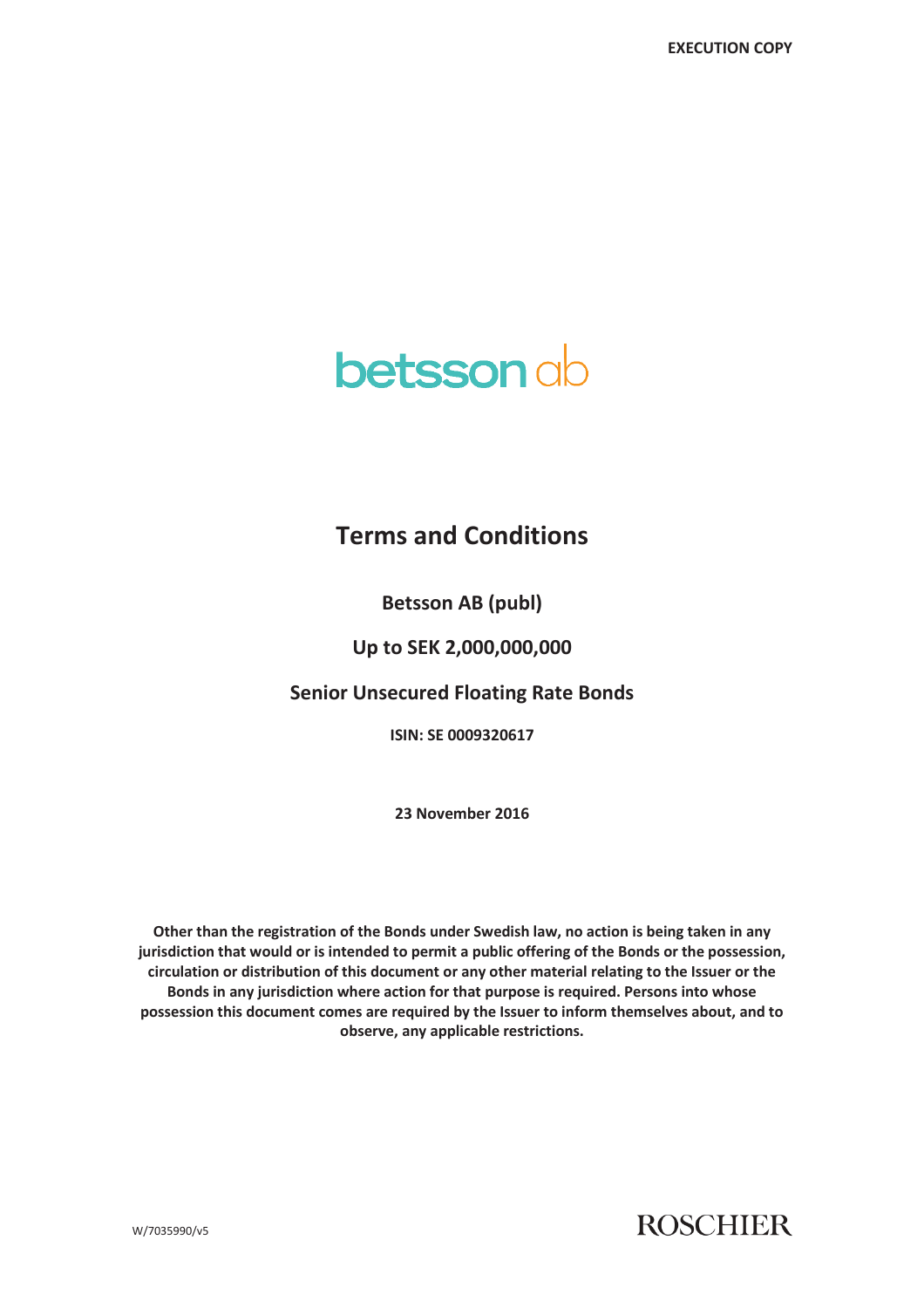# **Table of Contents**

| 1.  |  |
|-----|--|
| 2.  |  |
| 3.  |  |
| 4.  |  |
| 5.  |  |
| 6.  |  |
| 7.  |  |
| 8.  |  |
| 9.  |  |
| 10. |  |
| 11. |  |
| 12. |  |
| 13. |  |
| 14. |  |
| 15. |  |
| 16. |  |
| 17. |  |
| 18. |  |
| 19. |  |
| 20. |  |
| 21. |  |
| 22. |  |
| 23. |  |
| 24. |  |
| 25. |  |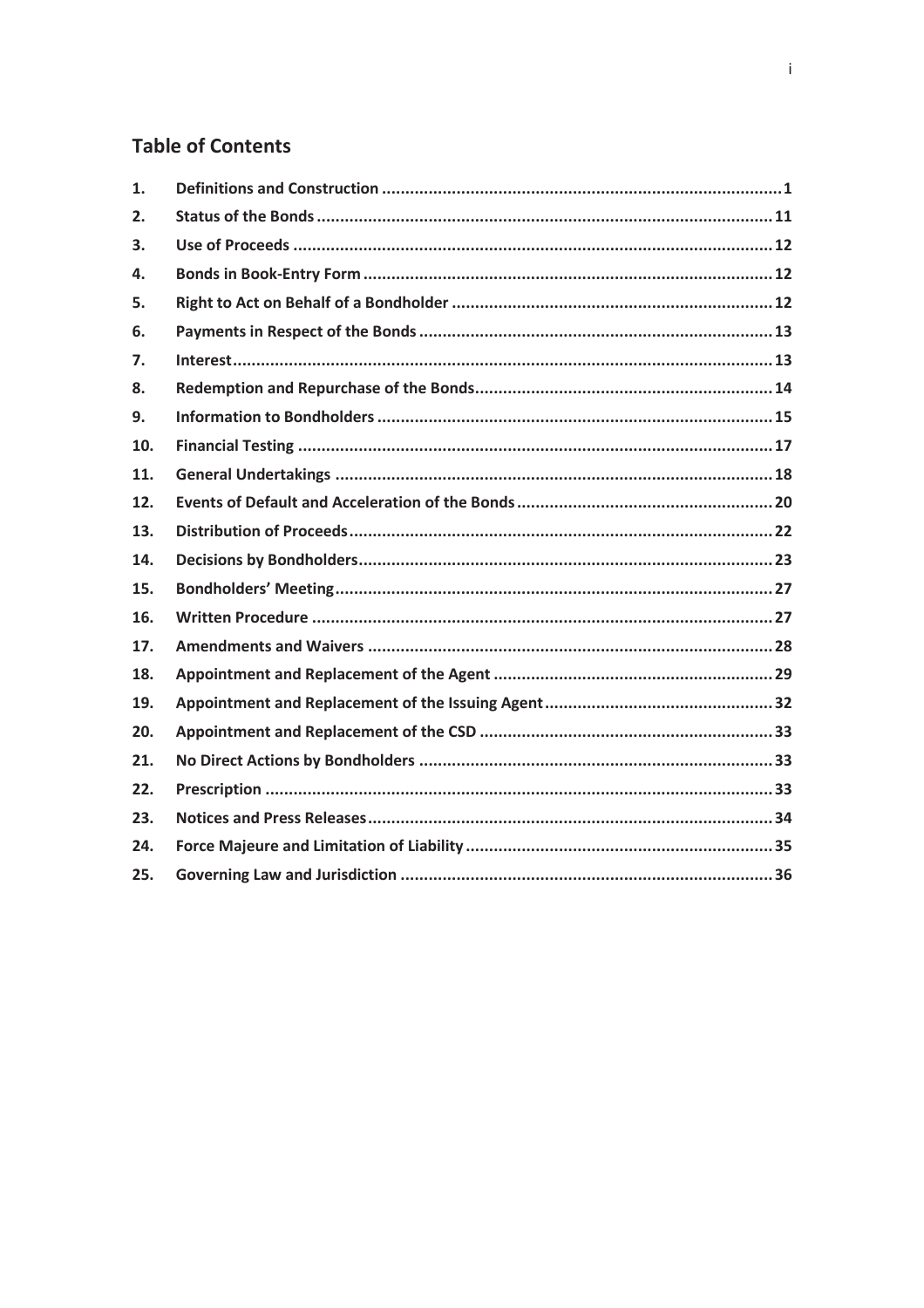# **1. Definitions and Construction**

#### **1.1 Definitions**

In these terms and conditions (the "**Terms and Conditions**"):

"**Account Operator**" means a bank or other party duly authorised to operate as an account operator pursuant to the Financial Instruments Accounts Act and through which a Bondholder has opened a Securities Account in respect of its Bonds.

"**Accounting Principles**" means international financial reporting standards (IFRS) within the meaning of Regulation 1606/2002/EC (or as otherwise adopted or amended from time to time/as in force on the First Issue Date (as applicable)).

"**Adjusted Nominal Amount**" means the Total Nominal Amount less the Nominal Amount of all Bonds owned by a Group Company or an Affiliate of the Issuer, irrespective of whether such person is directly registered as owner of such Bonds.

"**Advance Purchase Agreement**" means (a) an advance or deferred purchase agreement if the agreement is in respect of the supply of assets or services and payment in the normal course of business with credit periods which are normal for the relevant type of project contracts (however, not exceeding 90 days), or (b) any other trade credit incurred in the ordinary course of business.

"**Affiliate**" means any other Person, directly or indirectly, controlling or controlled by or under direct or indirect common control with such specified Person. For the purpose of this definition, "control" when used with respect to any Person means the power to direct the management and policies of such Person, directly or indirectly, whether through the ownership of voting securities, by contract or otherwise; and the terms "controlling" and "controlled" have meanings correlative to the foregoing.

"**Agency Agreement**" means the agency agreement entered into on or before the First Issue Date, between the Issuer and the Agent, regarding, *inter alia*, the remuneration payable to the Agent, or any replacement agency agreement entered into after the First Issue Date between the Issuer and an agent.

"**Agent**" means Intertrust (Sweden) AB, Swedish Reg. No. 556625-5476, or another party replacing it, as Agent, in accordance with these Terms and Conditions.

"**Bond**" means a debt instrument (Sw. *skuldförbindelse*) for the Nominal Amount and of the type set forth in Chapter 1 Section 3 of the Financial Instruments Accounts Act and which are governed by and issued under these Terms and Conditions, including the Initial Bonds and any Subsequent Bonds.

"**Bondholder**" means the person who is registered on a Securities Account as direct registered owner (Sw. *ägare*) or nominee (Sw. *förvaltare*) with respect to a Bond.

"**Bondholders' Meeting**" means a meeting among the Bondholders held in accordance with Clause 15 (*Bondholders' Meeting*).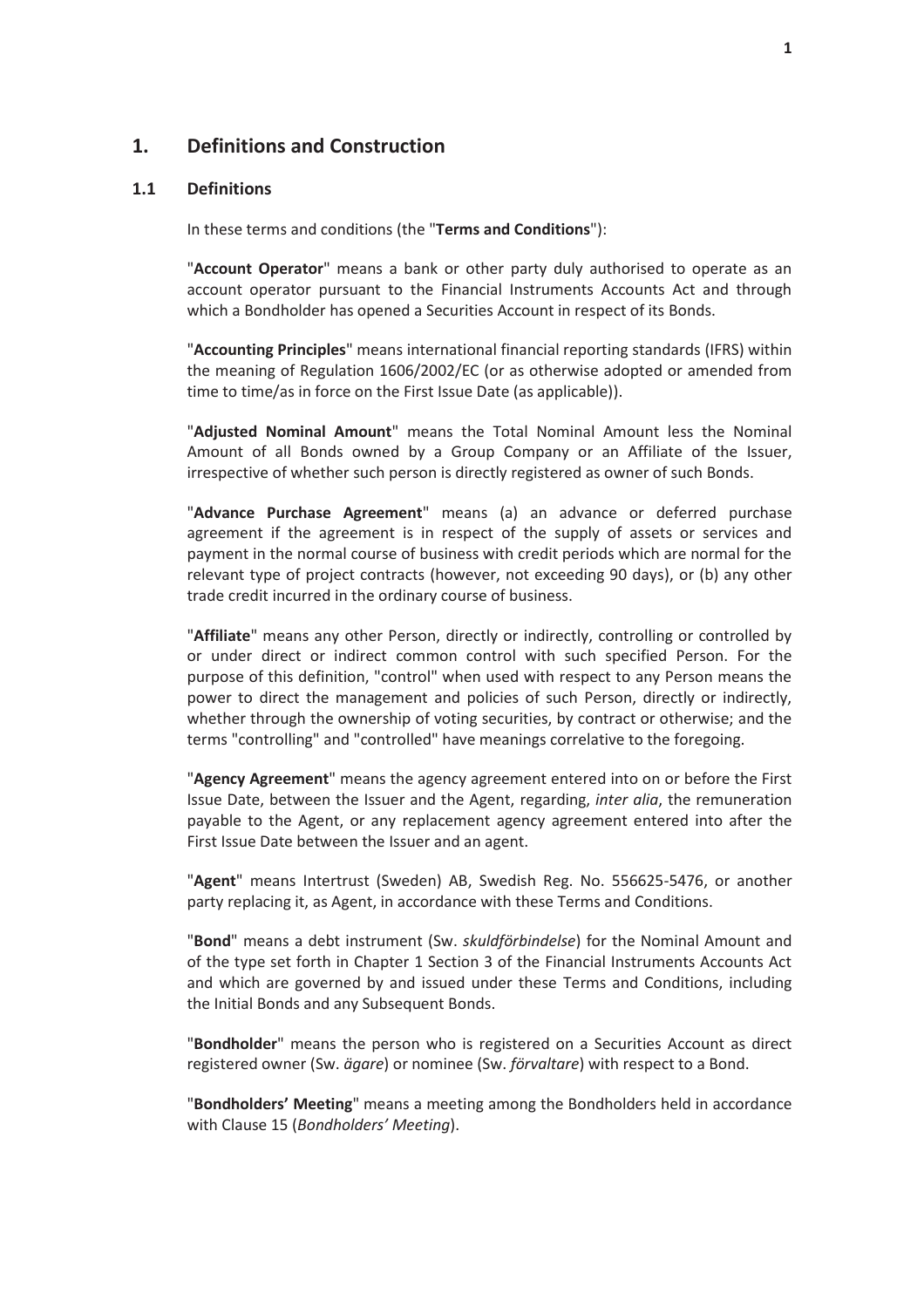"**Business Day**" means a day in Sweden other than a Sunday or other public holiday. Saturdays, Midsummer Eve (Sw. *midsommarafton*), Christmas Eve (Sw. *julafton*) and New Year's Eve (Sw. *nyårsafton*) shall for the purpose of this definition be deemed to be public holidays.

"**Business Day Convention**" means the first following day that is a Business Day unless that day falls in the next calendar month, in which case that date will be the first preceding day that is a Business Day.

"**Change of Control Event**" means the occurrence of an event or series of events whereby (i) the shares of the Issuer cease to be listed on NASDAQ Stockholm or any Regulated Market replacing NASDAQ Stockholm, or (ii) any person or group of persons acting in concert gains control over the Issuer and where "control" means (a) controlling, directly or indirectly, more than 50% of the voting shares of the Issuer, or (b) the right to, directly or indirectly, appoint or remove the whole or a majority of the directors of the board of directors of the Issuer, and where "acting in concert" means, a group of persons, who, pursuant to an agreement or understanding (whether formal or informal), actively co-operate, through the acquisition, directly or indirectly, of shares in the Issuer by any of them, either directly or indirectly, to obtain or consolidate control of the Issuer.

"**Compliance Certificate**" means a certificate, in form and substance satisfactory to the Agent, signed by the Issuer certifying that so far as it is aware no Event of Default is continuing or, if it is aware that such event is continuing, specifying the event and steps, if any, being taken to remedy it. The Compliance Certificate provided in connection with a Restricted Payment and/or incurrence of Financial Indebtedness which requires the fulfilment of the Incurrence Test shall include calculations and figures in respect of the applicable Incurrence Test.

"**CSD**" means the Issuer's central securities depository and registrar in respect of the Bonds, from time to time, initially Euroclear Sweden AB, Swedish Reg. No. 556112- 8074, P.O. Box 191, 101 23 Stockholm, Sweden.

"**CSD Regulations**" means the CSD's rules and regulations applicable to the Issuer, the Agent and the Bonds from time to time.

"**EBIDTA**" means, in respect of the Relevant Period, the consolidated profit of the Group from ordinary activities according to the latest Financial Report(s):

- (a) before deducting any amount of tax on profits, gains or income paid or payable by any member of the Group;
- (b) before deducting any Net Finance Charges;
- (c) before taking into account any exceptional, one off, non-recurring or extraordinary items, provided that such do not in aggregate exceed five (5) per cent. of EBITDA during the applicable Relevant Period;
- (d) before taking into account any Transaction Costs;
- (e) not including any accrued interest owing to any member of the Group;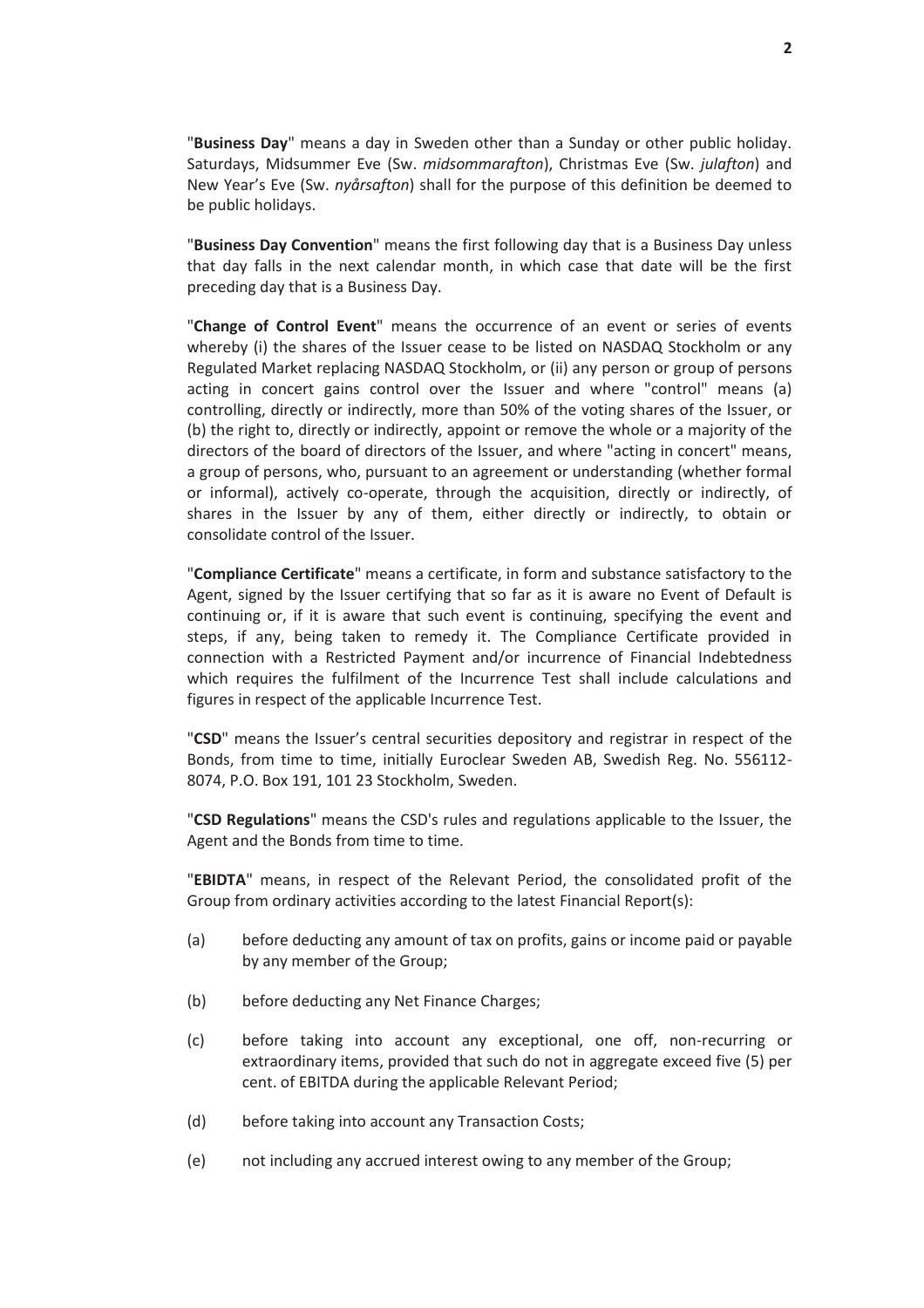- (f) before taking into account any unrealised gains or losses on any derivative instrument (other than any derivative instruments which is accounted for on a hedge account basis);
- (g) after adding back or deducting, as the case may be, the amount of any loss or gain against book value arising on a disposal of any asset (other than in the ordinary course of trading) and any loss or gain arising from an upward or downward revaluation of any asset;
- (h) after deducting the amount of any profit (or adding back the amount of any loss) of any member of the Group which is attributable to minority interests;
- (i) plus or minus the Group's share of the profits or losses of entities which are not part of the Group; and
- (j) after adding back any amount attributable to the amortisation, depreciation or depletion of assets of members of the Group.

"**Event of Default**" means an event or circumstance specified in any of the Clauses 12.1 (*Non-Payment*) to and including Clause 12.9 (*Continuation of Business*).

"**Final Maturity Date**" means 28 November 2019.

**"Finance Charges"** means, for the Relevant Period, the aggregate amount of the accrued interest, commission, fees, discounts, payment fees, premiums or charges and other finance payments in respect of Financial Indebtedness whether paid, payable or capitalised by any member of the Group according to the latest Financial Report(s) (calculated on a consolidated basis) other than Transaction Costs, capitalised interest in respect of any loan owing to any member of the Group and taking no account of any unrealised gains or losses on any derivative instruments other than any derivative instrument which are accounted for on a hedge accounting basis.

**"Finance Documents**" means these Terms and Conditions, the Agency Agreement and any other document designated by the Issuer and the Agent as a Finance Document.

"**Financial Indebtedness**" means any financial indebtedness in respect of:

- (a) monies borrowed or raised, including Market Loans;
- (b) the amount of any liability in respect of any finance leases, to the extent the arrangement is or would have been treated as a finance lease in accordance with the Accounting Principles applicable on the First Issue Date (a lease which in the accounts of the Group is treated as an asset and a corresponding liability);
- (c) receivables sold or discounted (other than any receivables to the extent they are sold on a non-recourse basis);
- (d) any amount raised under any other transaction (including any forward sale or purchase agreement) having the commercial effect of a borrowing;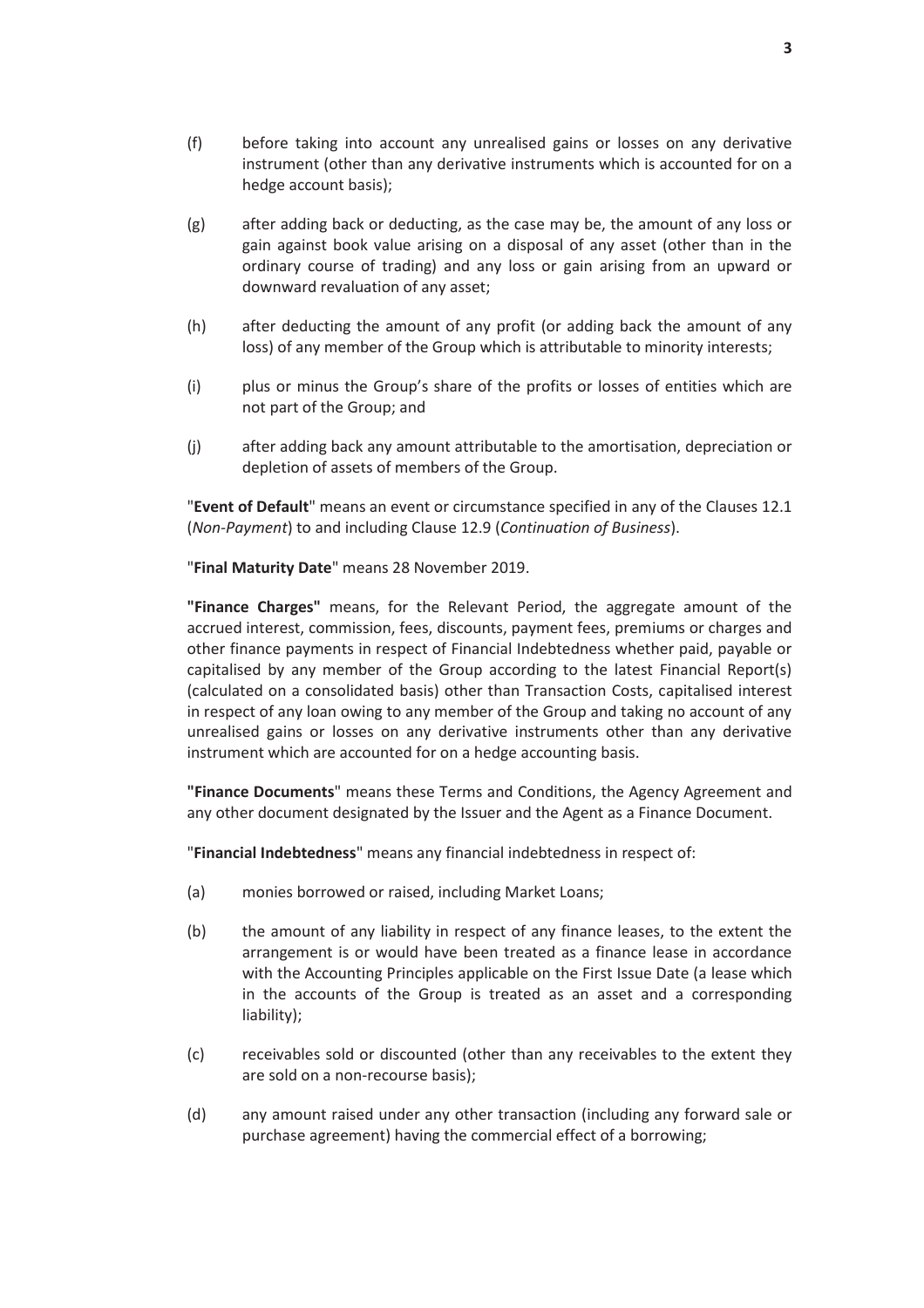- (e) any derivative transaction entered into in connection with protection against or benefit from fluctuation in any rate or price (and, when calculating the value of any derivative transaction, only the mark to market value shall be taken into account, provided that if any actual amount is due as a result of a termination or a close-out, such amount shall be used instead);
- (f) any counter indemnity obligation in respect of a guarantee, indemnity, bond, standby or documentary letter of credit or any other instrument issued by a bank or financial institution; and
- (g) (without double counting) any guarantee or other assurance against financial loss in respect of a type referred to in the above items (a)-(f).

"**Financial Instruments Accounts Act**" means the Swedish Financial Instruments Accounts Act (Sw. *lag (1998:1479) om kontoföring av finansiella instrument*).

**"Financial Report"** means the Group's annual audited financial statements or quarterly interim unaudited reports, which shall be prepared and made available in accordance with Clause 9.1 (*Information from the Issuer*) (including when necessary, financial statements published before the First Issue Date).

"**First Issue Date**" means 28 November 2016.

"**Force Majeure Event**" has the meaning set forth in Clause 24(a).

"**Group**" means the Issuer and its Subsidiaries from time to time (each a "**Group Company**").

"**Incurrence Test**" means the test of the financial incurrence covenants as set out in Clause 10.1 (*Incurrence Test*).

"**Initial Bonds**" means the Bonds issued on the First Issue Date.

"**Insolvent**" means, in respect of a relevant person, that it is deemed to be insolvent, or admits inability to pay its debts as they fall due, in each case within the meaning of Chapter 2, Sections 7-9 of the Swedish Bankruptcy Act (Sw. *konkurslagen (1987:672)*) (or its equivalent in any other jurisdiction), suspends making payments on any of its debts or by reason of actual financial difficulties commences negotiations with all or substantially all of its creditors (other than the Bondholders and creditors of secured debt) with a view to rescheduling any of its indebtedness (including company reorganisation under the Swedish Company Reorganisation Act (Sw. *lag (1996:764) om företagsrekonstruktion*) (or its equivalent in any other jurisdiction)) or is subject to involuntary winding-up, dissolution or liquidation.

"**Interest**" means the interest on the Bonds calculated in accordance with Clauses 7(a) to 7(c).

"**Interest Payment Date**" means 28 February, 28 May, 28 August and 28 November of each year or, to the extent such day is not a Business Day, the Business Day following from an application of the Business Day Convention. The first Interest Payment Date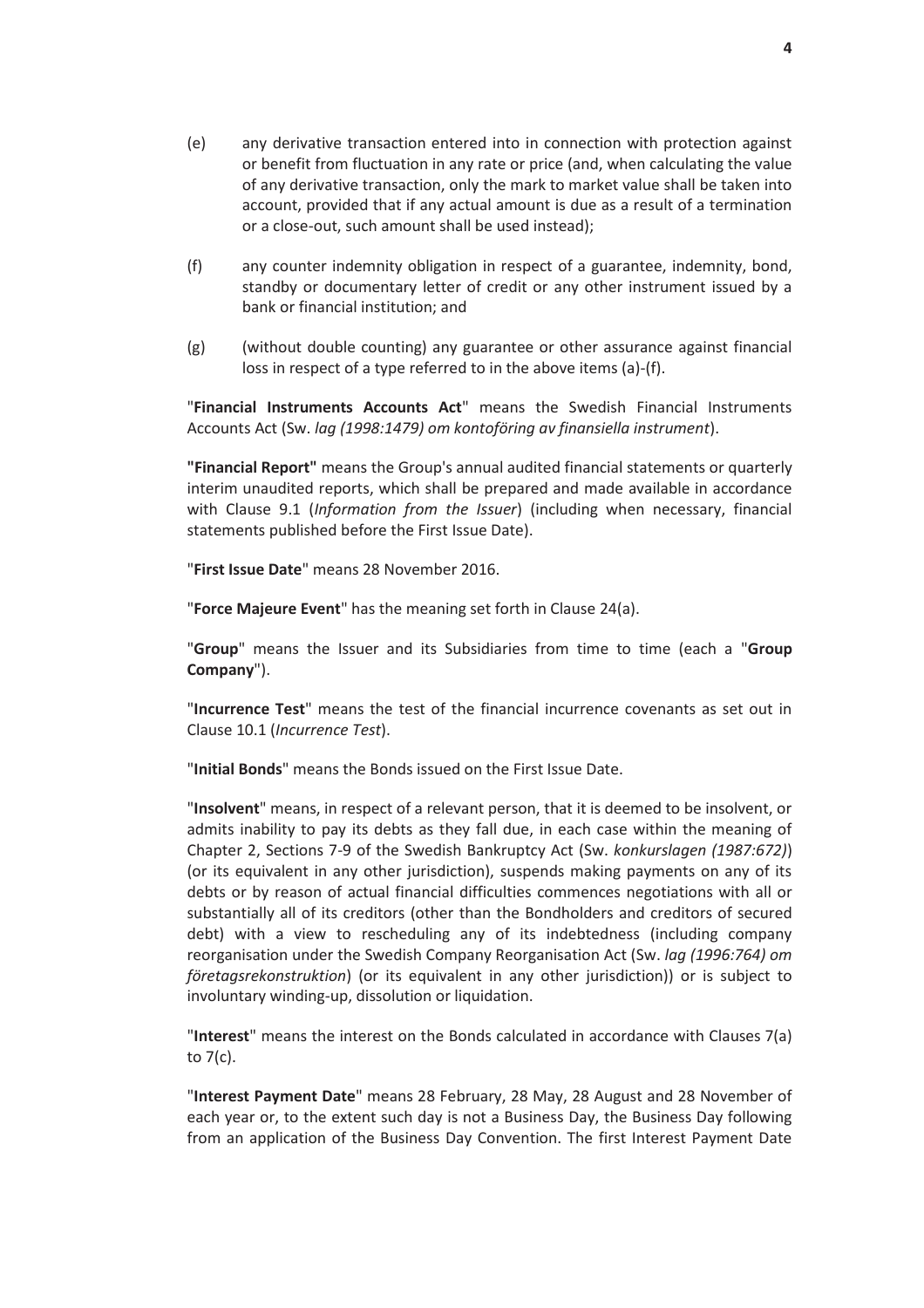for the Bonds shall be 28 February 2017 and the last Interest Payment Date shall be the relevant Redemption Date.

"**Interest Period**" means (i) in respect of the first Interest Period, the period from (but excluding) the First Issue Date to (and including) the first Interest Payment Date, and (ii) in respect of subsequent Interest Periods, the period from (but excluding) an Interest Payment Date to (and including) the next succeeding Interest Payment Date (or a shorter period if relevant).

"**Interest Rate**" means STIBOR (3 months) plus the Margin *per annum*, provided that if STIBOR (3 months) plus the Margin is below zero, the Interest Rate shall be deemed to be zero.

"**Issuer**" means Betsson AB (publ), a public limited liability company incorporated under the laws of Sweden with Reg. No. 556090-4251.

"**Issuing Agent**" means DNB Bank ASA, Sweden Branch, or another party replacing it, as Issuing Agent, in accordance with these Terms and Conditions.

"**Leverage**" means the ratio of Net Interest Bearing Debt to EBITDA.

"**Listing Failure Event**" means that (i) the Bonds are not admitted to trading on the corporate bond list on NASDAQ Stockholm within the Listing Period or (ii) the Bonds cease to be listed on the corporate bond list on NASDAQ Stockholm or any Regulated Market replacing NASDAQ Stockholm (however, taking into account the rules and regulations of NASDAQ Stockholm and the CSD (as amended from time to time) preventing trading in the Bonds in close connection to the redemption of the Bonds).

"**Listing Period**" means, (i) in respect of the Initial Bonds, no later than 60 days after the First Issue Date, provided that the Issuer has used its best efforts to ensure that the listing occurs no later than 30 days after the First Issue Date, and (ii) in respect of any Subsequent Bonds, no later than 60 days after the issuance of such Subsequent Bonds, provided that the Issuer has used its best efforts to ensure that the listing occurs no later than 30 days after the issuance of such Subsequent Bonds.

"**Make Whole Amount**" means a price equivalent to the sum of:

- (a) the present value on the relevant Redemption Date of 100 per cent. of the Nominal Amount as if such payment originally should have taken place on the Final Maturity Date; and
- (b) the present value on the relevant Redemption Date of the remaining coupon payments (assuming that the Interest Rate for the period from the relevant Redemption Date to the Final Maturity Date will be equal to the interpolated SEK mid-swap rate for the remaining term from the Redemption Date to the Final Maturity Date plus the Margin) on the Bonds on the Final Maturity Date, less any accrued but unpaid interest, through and including the Final Maturity Date,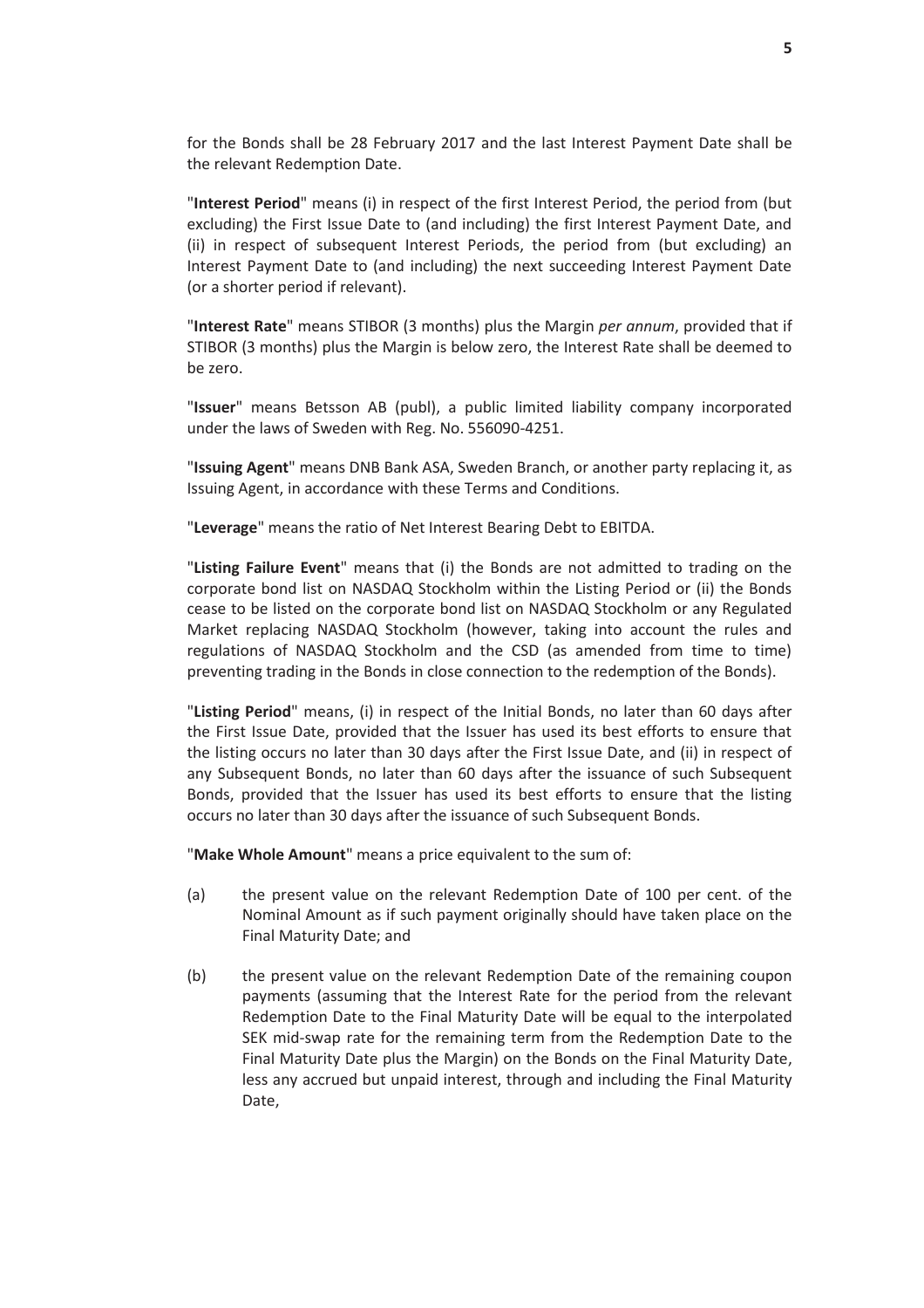both calculated by using a discount rate of 50 basis points over the comparable Swedish Government Bond Rate (i.e. comparable to the remaining duration of the Bonds until the Final Maturity Date).

"**Margin**" means 3.50 per cent. *per annum*.

"**Market Loan**" means any loan or other indebtedness where an entity issues commercial paper, certificates, subordinated debentures, bonds or any other debt securities (including, for the avoidance of doubt, securities issued under medium term note programmes and other market funding programmes), provided in each case that such instruments and securities are or can be subject to trade on NASDAQ Stockholm or any other regulated or unregulated recognised market place.

"**Material Adverse Effect**" means a material adverse effect on (a) the business, financial condition or operations of the Group taken as a whole, (b) the Group's ability to perform and comply with the Finance Documents, or (c) the validity or enforceability of the Finance Documents.

"**Net Finance Charges**" means, for the Relevant Period, the Finance Charges according to the latest Financial Report(s), after deducting any interest payable for that Relevant Period to any member of the Group and any interest income relating to cash or cash equivalent investment.

"**Net Interest Bearing Debt**" means the aggregate interest bearing debt (including also debt instruments with payment in kind interest) less cash and cash equivalent investments (such cash equivalent investments to be calculated in accordance with the applicable Accounting Principles of the Group from time to time) of the Group (for the avoidance of doubt, excluding loans between members of the Group) and Payment Provider Balances.

"**Payment Provider Balances**" means ninety (90) per cent. of the current receivables with payment providers regarding unsettled client payments.

"**Permitted Debt**" means any Financial Indebtedness:

- (a) incurred under the Bonds (other than Subsequent Bonds);
- (b) incurred by the Issuer under (i) the SEK 700,000,000 revolving facility agreement entered into between the Issuer and Swedbank AB (publ) (ii) the EUR 90,000,000 term loan and revolving facility agreement entered into between the Issuer and Swedbank AB (publ), and (iii) the SEK 45,000,000 revolving facility agreement entered into between the Issuer and Skandinaviska Enskilda Banken AB (publ);
- (c) of the Group incurred pursuant to any financial leasing arrangements incurred in the ordinary course of the Group's business in a maximum amount of EUR 1,000,000 (or its equivalent in other currencies);
- (d) taken up from a Group Company;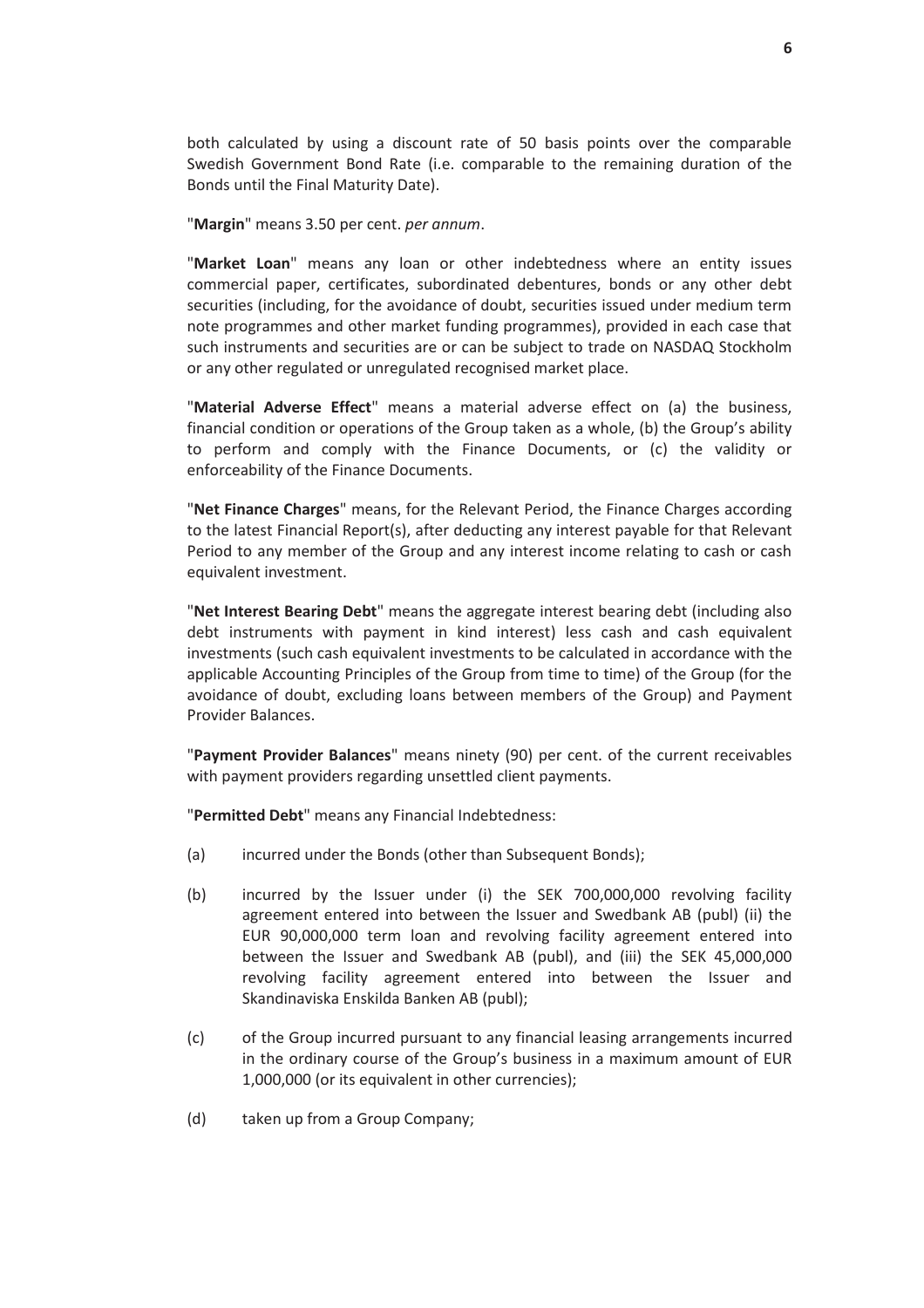- (e) of the Group under any guarantee issued by a Group Company in the ordinary course of business;
- (f) arising under a foreign exchange transaction or commodity derivatives for spot or forward delivery entered into in connection with protection against fluctuation in currency rates or prices where the exposure arises in the ordinary course of business or in respect of payments to be made under the Terms and Conditions, but not any transaction for investment or speculative purposes;
- (g) arising under any interest rate hedging transactions, but not any transaction for investment or speculative purposes;
- (h) incurred under Advance Purchase Agreements;
- (i) incurred due to earn-outs in respect of the acquisition of Lošimų strateginė grupė, UAB in the maximum amount of EUR 2,000,000;
- (j) pension liabilities of the Group, in an outstanding amount not exceeding SEK 10,000,000;
- (k) of any person acquired by a member of the Group after the First Issue Date which has been incurred under arrangements in existence at the date of acquisition, but not incurred, increased or having its maturity date extended in contemplation of, or since, that acquisition, and outstanding only for a period of six (6) months following the date of acquisition, provided that the Incurrence Test is met (calculated on a pro forma basis including the Financial Indebtedness) at the date of completion of the relevant acquisition;
- (l) incurred by the Issuer if such Financial Indebtedness meets the Incurrence Test tested pro forma including such incurrence, and (i) is incurred as a result of a Subsequent Bond Issue by the Issuer under the Terms and Conditions, or (ii) ranks pari passu or is subordinated to the obligations of the Issuer under the Finance Documents;
- (m) loans from suppliers in an amount not exceeding EUR 1,000,000 (or its equivalent in other currencies);
- (n) incurred by the Issuer in order to refinance the Bonds in full; and
- (o) any other Financial Indebtedness not covered under (a)-(n) above in an aggregate maximum amount of EUR 2,000,000 (or its equivalent in other currencies).

"**Permitted Security**" means any security:

(a) arising by operation of law or in the ordinary course of business (including collateral or retention of title arrangements in connection with Advance Purchase Agreements but, for the avoidance of doubt, not including guarantees or security in respect of any monies borrowed or raised);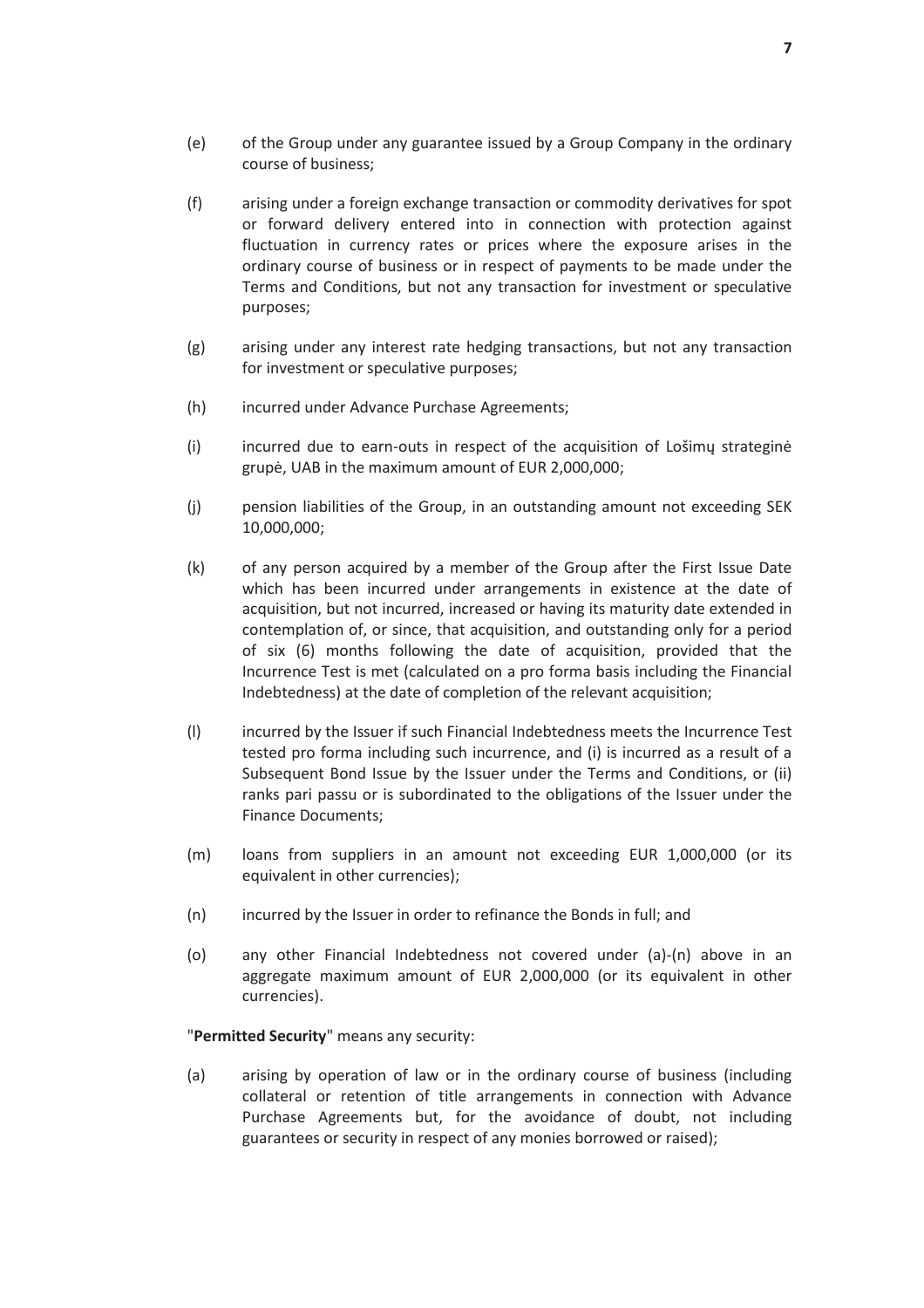- (c) arising under any netting or set off arrangements under financial derivatives transactions or bank account arrangements, including group cash pool arrangements;
- (d) provided for any guarantees issued by a Group Company in the ordinary course of business;
- (e) any security over or affecting any asset acquired by a member of the Group after the First Issue Date if (i) the security was not created in contemplation of the acquisition of that asset by a member of the Group, (ii) the principal amount secured has not been increased in contemplation of or since the acquisition of that asset by a member of the Group and (iii) the security is removed or discharged within six (6) months of the date of acquisition of such asset;
- (f) any security over or affecting any asset of any company which becomes a member of the Group after the First Issue Date if (i) the security was not created in contemplation of the acquisition of that asset by a member of the Group, (ii) the principal amount secured has not been increased in contemplation of or since the acquisition of that asset by a member of the Group and (iii) the security is removed or discharged within six (6) months of the date of acquisition of such asset; and
- (g) any other security not covered under (a)-(f) above securing an aggregate maximum amount of EUR 10,000,000 (or its equivalent in other currencies).

"**Person**" means any individual, corporation, partnership, limited liability company, joint venture, association, joint-stock company, trust, unincorporated organisation, government, or any agency or political subdivision thereof or any other entity, whether or not having a separate legal personality.

**"Quotation Day**" means, in relation to any period for which an interest rate is to be determined, two (2) Business Days before the first day of that period.

"**Record Date**" means the fifth (5) Business Day prior to (i) an Interest Payment Date, (ii) a Redemption Date, (iii) a date on which a payment to the Bondholders is to be made under Clause 13 (*Distribution of Proceeds*) or (iv) another relevant date, or in each case such other Business Day falling prior to a relevant date if generally applicable on the Swedish bond market.

"**Redemption Date**" means the date on which the relevant Bonds are to be redeemed or repurchased in accordance with Clause 8 (*Redemption and Repurchase of the Bonds*).

"**Regulated Market**" means any regulated market (as defined in Directive 2004/39/EC on markets in financial instruments).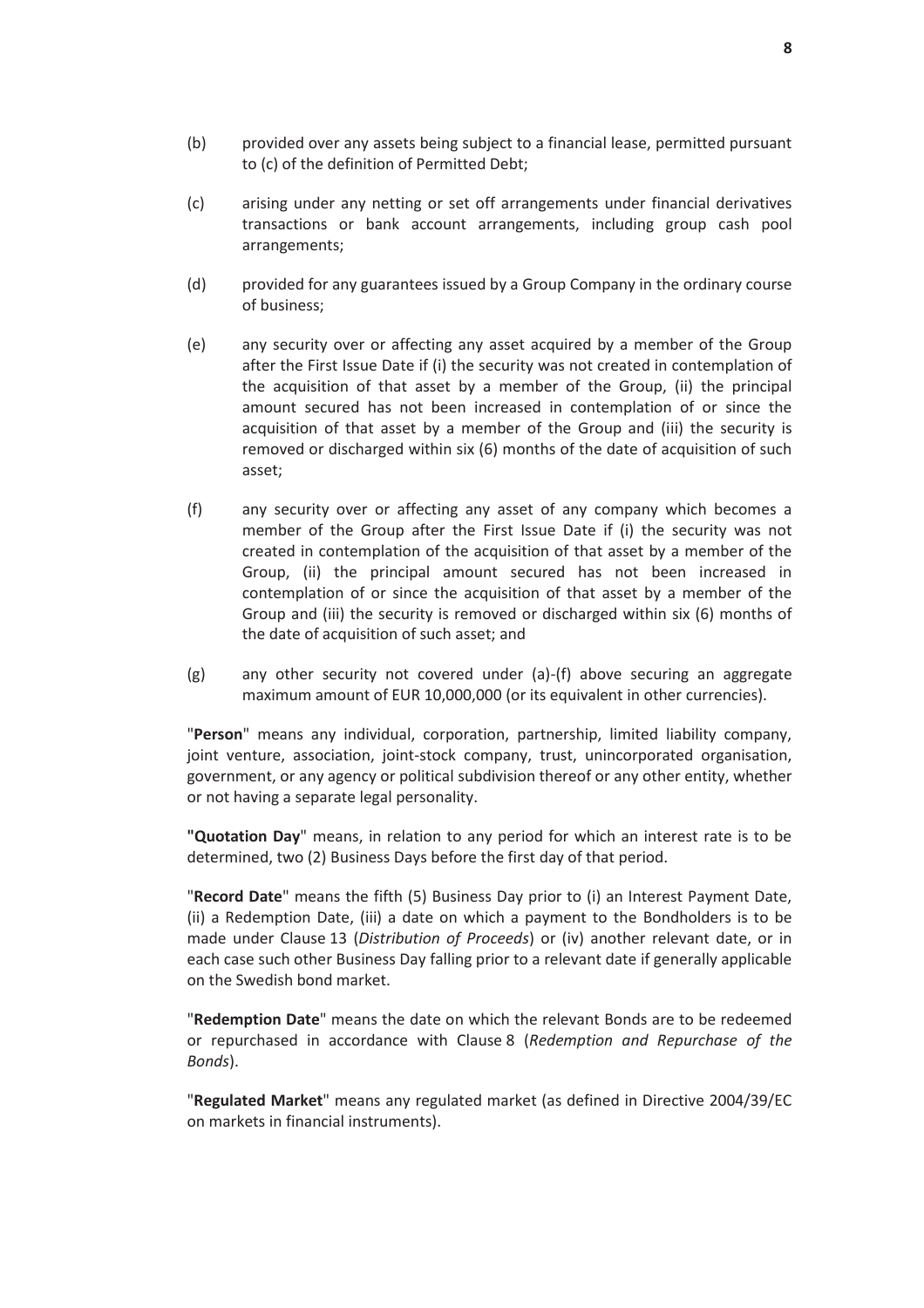**"Relevant Period"** means each period of 12 consecutive calendar months ending on a Test Date.

"**Securities Account**" means the account for dematerialised securities maintained by the CSD pursuant to the Financial Instruments Accounts Act in which (i) an owner of such security is directly registered or (ii) an owner's holding of securities is registered in the name of a nominee.

"**Security**" means a mortgage, charge, pledge, lien, security assignment or other security interest securing any obligation of any person, or any other agreement or arrangement having a similar effect.

"**STIBOR**" means:

- (a) the applicable percentage rate per annum displayed on NASDAQ Stockholm's website for STIBOR fixing (or through another website replacing it) as of or around 11.00 a.m. on the Quotation Day for the offering of deposits in Swedish Kronor and for a period comparable to the relevant Interest Period; or
- (b) if no rate is available for the relevant Interest Period, the arithmetic mean of the rates (rounded upwards to four decimal places) as supplied to the Issuing Agent at its request quoted by leading banks in the Stockholm interbank market reasonably selected by the Issuing Agent, for deposits of SEK 100,000,000 for the relevant period; or
- (c) if no quotation is available pursuant to paragraph (b), the interest rate which according to the reasonable assessment of the Issuing Agent best reflects the interest rate for deposits in Swedish Kronor offered in the Stockholm interbank market for the relevant period.

"**Subsequent Bonds**" means any Bonds issued after the First Issue Date on one or more occasions.

"**Subsidiary**" means, in relation to any person, any Swedish or foreign legal entity (whether incorporated or not), which at the time is a subsidiary (Sw. *dotterföretag*) to such person, directly or indirectly, as defined in the Swedish Companies Act (Sw. *aktiebolagslagen (2005:551)*)**.**

## "**Swedish Government Bond Rate**" means:

- (a) the interpolated SGB rate between the SGB 12 March 2019 (series 1052) and the SGB 1 December 2020 (series 1047) (mid rates), as determined by the Issuing Agent on or about 11.00 am on the date of the notification of redemption; or
- (b) if no quotation is available pursuant to paragraph (a), the SGB rate which the Issuing Agent deems appropriate for the purpose of the calculation set out in this definition (acting reasonably); and

if any such rate is below zero, the Swedish Government Bond Rate will be deemed to be zero.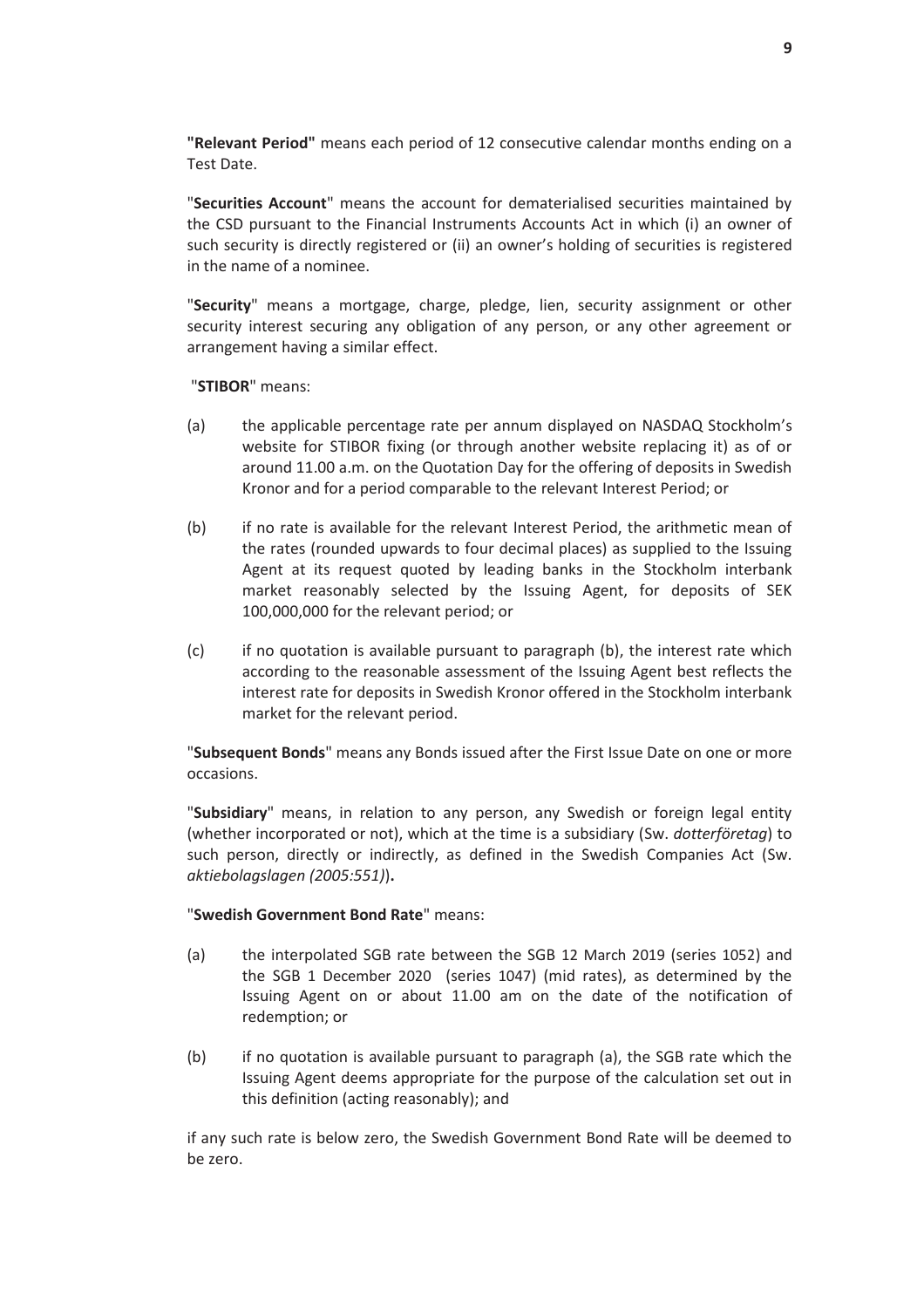"**Swedish Kronor**" and "**SEK**" means the lawful currency of Sweden.

"**Test Date**" has the meaning given to that term in Clause 10.2 (*Testing*).

"**Total Nominal Amount**" means the total aggregate Nominal Amount of the Bonds outstanding at the relevant time.

"**Transaction Costs**" means all fees, costs and expenses, stamp, registration and other taxies incurred by the Issuer or any other member of the Group in connection with the issuance of the Bonds.

"**Written Procedure**" means the written or electronic procedure for decision making among the Bondholders in accordance with Clause 16 (*Written Procedure*).

## **1.2 Construction**

- (a) Unless a contrary indication appears, any reference in these Terms and Conditions to:
	- (i) "assets" includes present and future properties, revenues and rights of every description;
	- (ii) any agreement or instrument is a reference to that agreement or instrument as supplemented, amended, novated, extended, restated or replaced from time to time;
	- (iii) a "regulation" includes any regulation, rule or official directive, request or guideline (whether or not having the force of law, but if not having the force of law with which it is market practice to comply with) of any governmental, intergovernmental or supranational body, agency, department or regulatory, self-regulatory or other authority or organisation;
	- (iv) a provision of law is a reference to that provision as amended or reenacted; and
	- (v) a time of day is a reference to Stockholm time.
- (b) an Event of Default is continuing if it has not been remedied or waived;
- (c) When ascertaining whether a limit or threshold specified in Swedish Kronor has been attained or broken, an amount in another currency shall be counted on the basis of the rate of exchange for such currency against Swedish Kronor for the previous Business Day, as published by the Swedish Central Bank (Sw. *Riksbanken*) on its website (www.riksbank.se). If no such rate is available, the most recently published rate shall be used instead.
- (d) A notice shall be deemed to be sent by way of press release if it is made available to the public within Sweden promptly and in a non-discriminatory manner.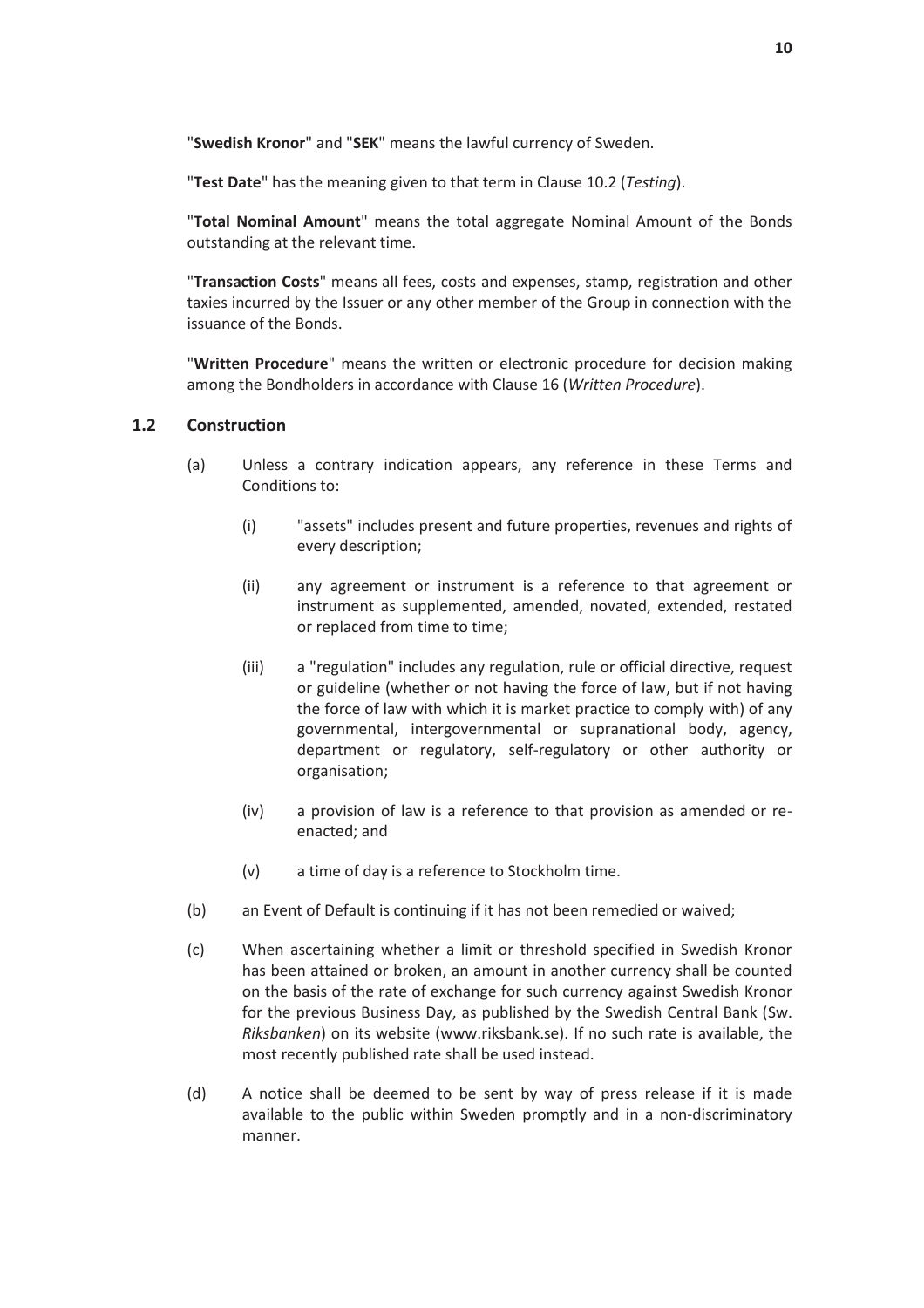(e) No delay or omission of the Agent or of any Bondholder to exercise any right or remedy under the Finance Documents shall impair or operate as a waiver of any such right or remedy.

# **2. Status of the Bonds**

- (a) The Bonds are denominated in Swedish Kronor and each Bond is constituted by these Terms and Conditions. The Issuer undertakes to make payments in relation to the Bonds and to comply with these Terms and Conditions.
- (b) By subscribing for Bonds, each initial Bondholder agrees that the Bonds shall benefit from and be subject to the Finance Documents and by acquiring Bonds, each subsequent Bondholder confirms such agreement.
- (c) The nominal amount of each Bond is SEK 1,000,000 (the "**Nominal Amount**"). The maximum Total Nominal Amount of the Initial Bonds is SEK 1,000,000,000. All Initial Bonds are issued on a fully paid basis at an issue price of 100 per cent. of the Nominal Amount.
- (d) Provided that (i) no Event of Default is continuing or would result from such issue and (ii) the Incurrence Test is met (tested *pro forma* including such Financial Indebtedness), the Issuer may, on one or more occasions, issue Subsequent Bonds. Subsequent Bonds shall benefit from and be subject to the Finance Documents, and, for the avoidance of doubt, the applicable ISIN, the interest rate, the currency, the nominal amount and the final maturity applicable to the Initial Bonds shall apply to Subsequent Bonds. The issue price of the Subsequent Bonds may be set at a discount or at a premium compared to the Nominal Amount. The maximum Total Nominal Amount of the Bonds (the Initial Bonds and all Subsequent Bonds) may not exceed SEK 2,000,000,000.
- (e) The Bonds constitute direct, general, unconditional, unsubordinated and unsecured obligations of the Issuer and shall at all times rank *pari passu* with all direct, unconditional, unsubordinated and unsecured obligations of the Issuer, except those obligations mandatorily preferred by law, and without any preference among them.
- (f) Subject to any restrictions to which a Bondholder may be subject due to local law or otherwise, the Bonds are freely transferable. Each Bondholder must ensure compliance with local laws and regulations applicable at their own cost and expense.
- (g) No action is being taken in any jurisdiction that would or is intended to permit a public offering of the Bonds or the possession, circulation or distribution of any document or other material relating to the Issuer or the Bonds in any jurisdiction other than Sweden, where action for that purpose is required. Each Bondholder must inform itself about, and observe, any applicable restrictions to the transfer of material relating to the Issuer or the Bonds.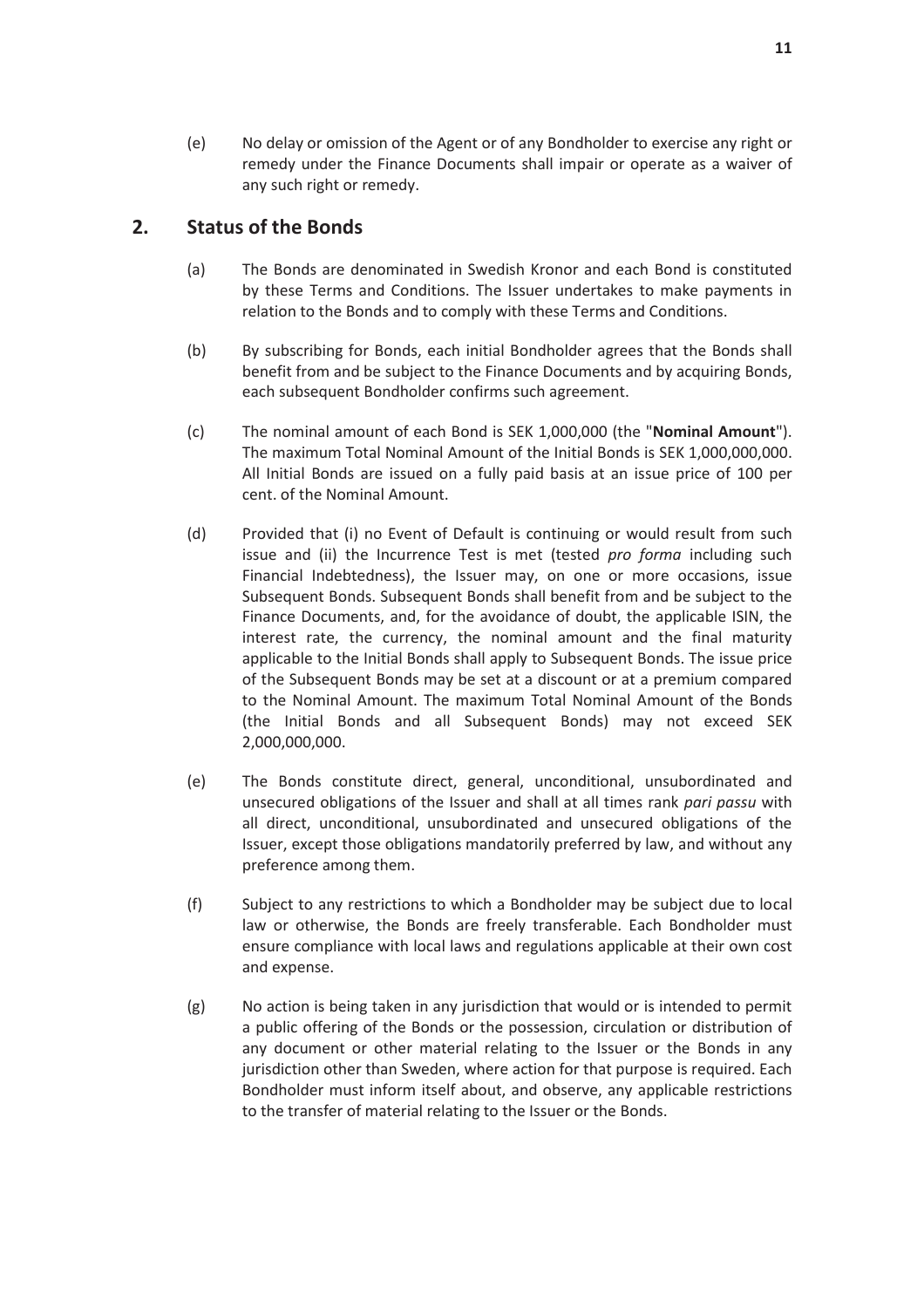# **3. Use of Proceeds**

The Issuer shall use the proceeds from the issuance of the Bonds (the Initial Bonds and all Subsequent Bonds), less the Transaction Costs, to facilitate the Issuer's acquisition strategy, refinance debt and general corporate purposes of the Group.

# **4. Bonds in Book-Entry Form**

- (a) The Bonds will be registered for the Bondholders on their respective Securities Accounts and no physical bonds will be issued. Accordingly, the Bonds will be registered in accordance with the Financial Instruments Accounts Act. Registration requests relating to the Bonds shall be directed to an Account Operator.
- (b) Those who according to assignment, Security, the provisions of the Swedish Children and Parents Code (Sw. *föräldrabalken (1949:381)*), conditions of will or deed of gift or otherwise have acquired a right to receive payments in respect of a Bond shall register their entitlements to receive payment in accordance with the Financial Instruments Accounts Act.
- (c) The Issuer and the Agent shall at all times be entitled to obtain information from the debt register (Sw. *skuldbok*) kept by the CSD in respect of the Bonds. At the request of the Agent, the Issuer shall promptly obtain such information and provide it to the Agent.
- (d) For the purpose of or in connection with any Bondholders' Meeting under Clause 15 (*Bondholders' Meeting*) or any direct communication to the Bondholders under Clause 16 (*Written Procedure*), the Issuing Agent shall be entitled to obtain information from the debt register kept by the CSD in respect of the Bonds.
- (e) The Issuer shall issue any necessary power of attorney to such persons employed by the Agent, as notified by the Agent, in order for such individuals to independently obtain information directly from the debt register kept by the CSD in respect of the Bonds. The Issuer may not revoke any such power of attorney unless directed by the Agent or unless consent thereto is given by the Bondholders.
- (f) The Issuer and the Agent may use the information referred to in Clauses 5(c) through 5(e) only for the purposes of carrying out their duties and exercising their rights in accordance with the Finance Documents and shall not disclose such information to any Bondholder or third party unless necessary for such purposes.

# **5. Right to Act on Behalf of a Bondholder**

(a) If any person other than a Bondholder wishes to exercise any rights under the Finance Documents, it must obtain a power of attorney or other proof of authorisation from the Bondholder or a successive, coherent chain of powers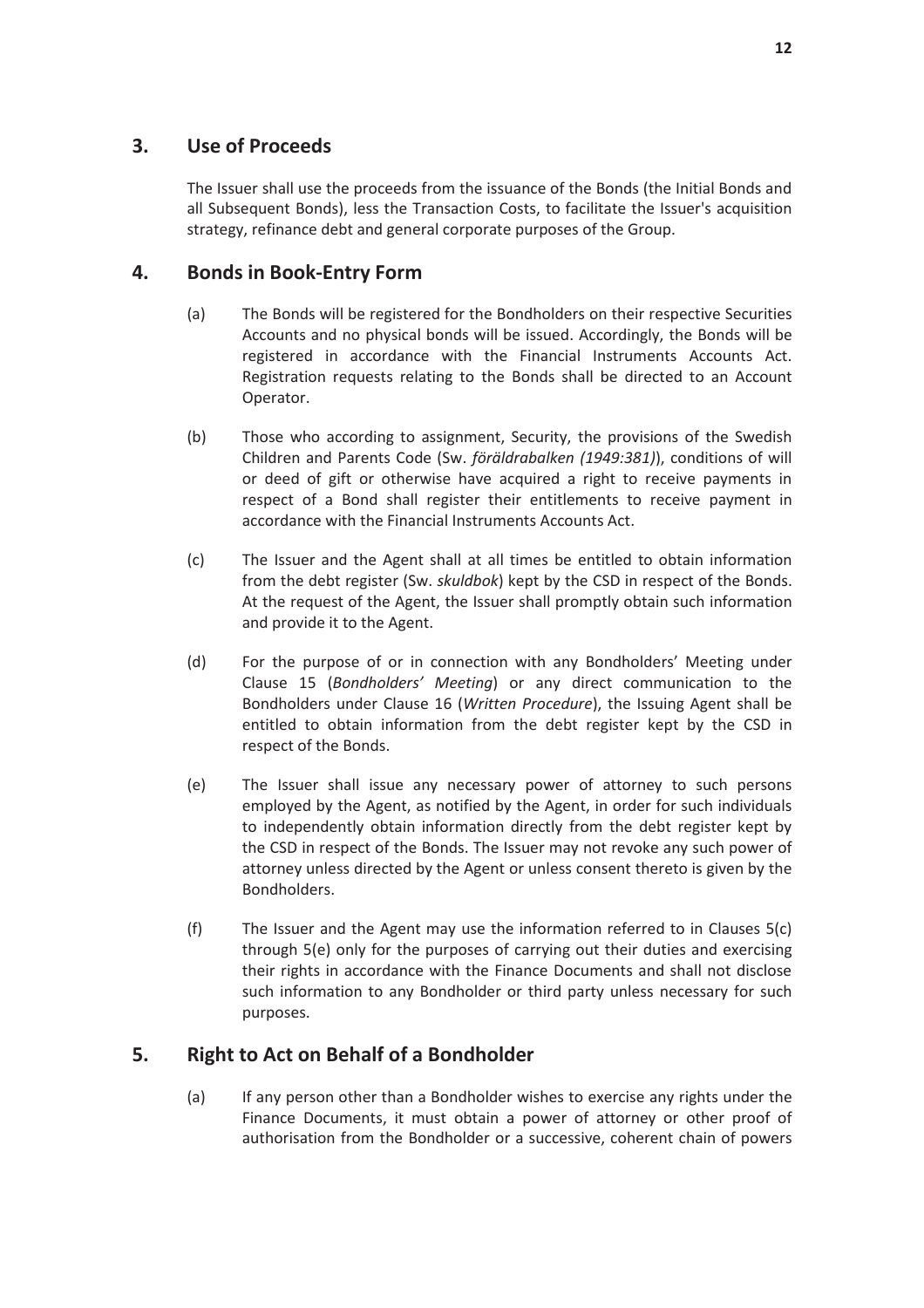of attorney or proofs of authorisation starting with the Bondholder and authorising such person.

- (b) A Bondholder may issue one or several powers of attorney to third parties to represent it in relation to some or all of the Bonds held by it. Any such representative may act independently under the Finance Documents in relation to the Bonds for which such representative is entitled to represent the Bondholder and may further delegate its right to represent the Bondholder by way of a further power of attorney.
- (c) The Agent shall only have to examine the face of a power of attorney or other proof of authorisation that has been provided to it pursuant to Clause 5(b) and may assume that it has been duly authorised, is valid, has not been revoked or superseded and that it is in full force and effect, unless otherwise is apparent from its face.

# **6. Payments in Respect of the Bonds**

- (a) Any payment or repayment under the Finance Documents, or any amount due in respect of a repurchase of any Bonds, requested by the Bondholders pursuant to these Terms and Conditions, shall be made to such person who is registered as a Bondholder on a Securities Account on the Record Date immediately preceding the relevant payment date.
- (b) If a Bondholder has registered, through an Account Operator, that principal, interest or any other payment shall be deposited in a certain bank account, such deposits will be effected by the CSD on the relevant payment date. In other cases, payments will be transferred by the CSD to the Bondholder at the address registered with the CSD on the Record Date. Should the CSD, due to a delay on behalf of the Issuer or some other obstacle, not be able to effect the payment of amounts according to the aforesaid, the CSD will pay such amount to the relevant Bondholder being registered as such on the Record Date as soon as possible after such obstacle has been removed.
- (c) If, due to any obstacle for the CSD, the Issuer cannot make a payment or repayment, such payment or repayment may be postponed until the obstacle has been removed. Interest shall accrue in accordance with Clause 7(d) during such postponement.
- (d) If payment or repayment is made in accordance with this Clause 6, the Issuer and the CSD shall be deemed to have fulfilled their obligation to pay, irrespective of whether such payment was made to a person not entitled to receive such amount, unless the Issuer or the CSD (as applicable) was aware of that the payment was being made to a person not entitled to receive such amount.

# **7. Interest**

(a) Each Initial Bond carries Interest at the Interest Rate from (but excluding) the First Issue Date up to (and including) the relevant Redemption Date. Any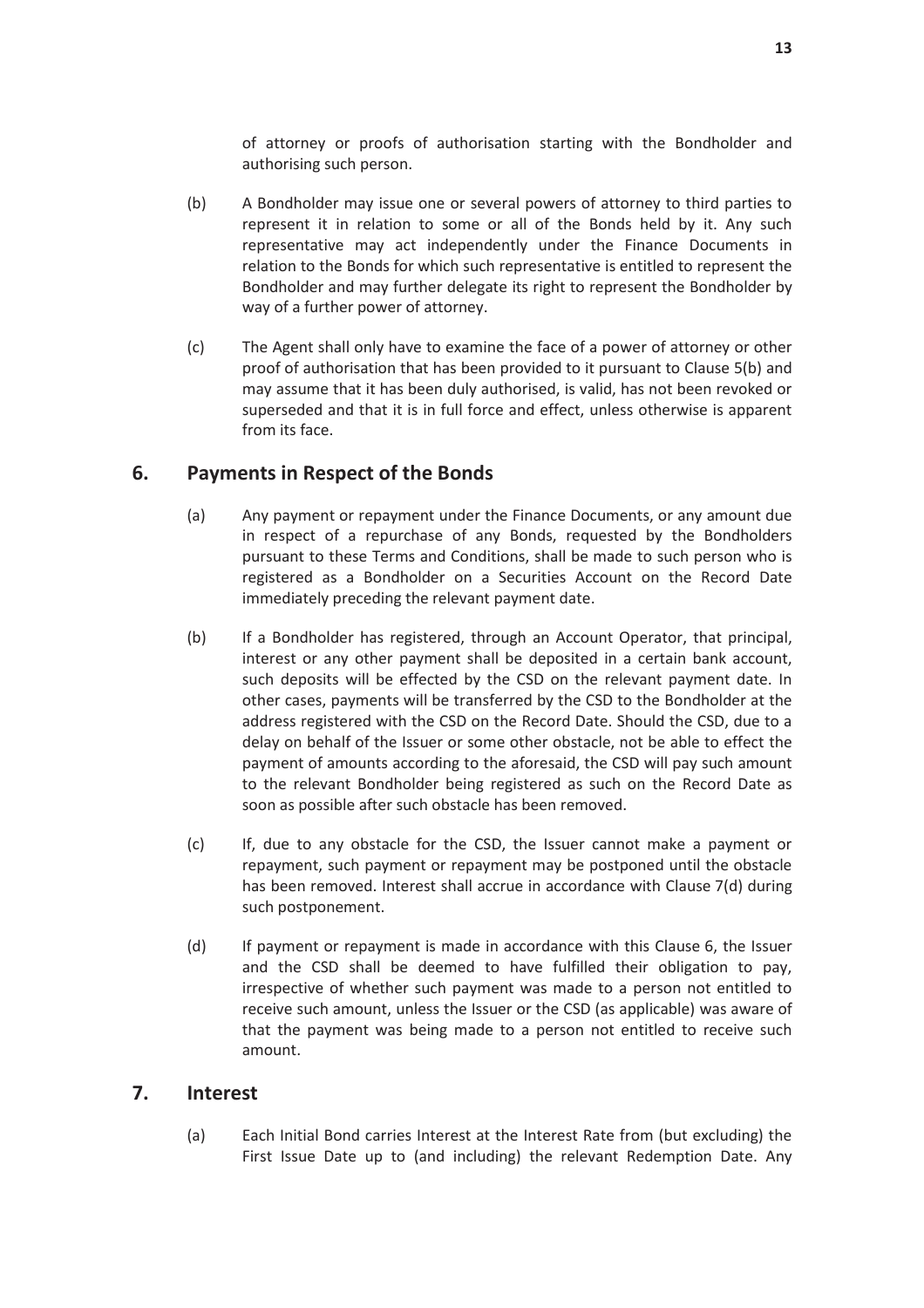Subsequent Bond will carry Interest at the Interest Rate from (but excluding) the Interest Payment Date falling immediately prior to its issuance (or the First Issue Date if there is no such Interest Payment Date) up to (and including) the relevant Redemption Date.

- (b) Interest accrues during an Interest Period. Payment of Interest in respect of the Bonds shall be made to the Bondholders on each Interest Payment Date for the preceding Interest Period.
- (c) Interest shall be calculated on the basis of the actual number of days in the Interest Period in respect of which payment is being made divided by 360 (actual/360-days basis).
- (d) If the Issuer fails to pay any amount payable by it under these Terms and Conditions on its due date, default interest shall accrue on the overdue amount from (but excluding) the due date up to (and including) the date of actual payment at a rate which is two hundred (200) basis points higher than the Interest Rate. Accrued default interest shall not be capitalised. No default interest shall accrue where the failure to pay was solely attributable to the Agent or the CSD, in which case the Interest Rate shall apply instead.

# **8. Redemption and Repurchase of the Bonds**

# **8.1 Redemption at maturity**

The Issuer shall redeem all, but not some only, of the outstanding Bonds in full on the Final Maturity Date with an amount per Bond equal to the Nominal Amount together with accrued but unpaid Interest. If the Final Maturity Date is not a Business Day, then the redemption shall occur on the first following Business Day.

# **8.2 Issuer's purchase of Bonds**

- (a) The Issuer may, subject to applicable law, at any time and at any price purchase Bonds on the market or in any other way. The Bonds held by the Issuer may at the Issuer's discretion be retained or sold by the Issuer, however, provided that no Bonds may be cancelled by the Issuer.
- (b) Notwithstanding Clause 8.2(a) above, Bonds held by the Issuer may be cancelled (i) in connection with a full redemption of the Bonds in order to cater for such full redemption of the Bonds, and (ii) if the Issuer has purchased all Bonds and the Issuer cancels all, but not some only, of the Bonds.

## **8.3 Voluntary total redemption**

(a) The Issuer may redeem all, but not some only, of the outstanding Bonds in full on any Business Day prior to the Final Maturity Date, at an amount per Bond equal to (i) the Make Whole Amount, or (ii) if the Bonds are redeemed in full by way of one or several Market Loans issues, at any time from and including the date falling 33 months after the First Issue Date to, but excluding, the Final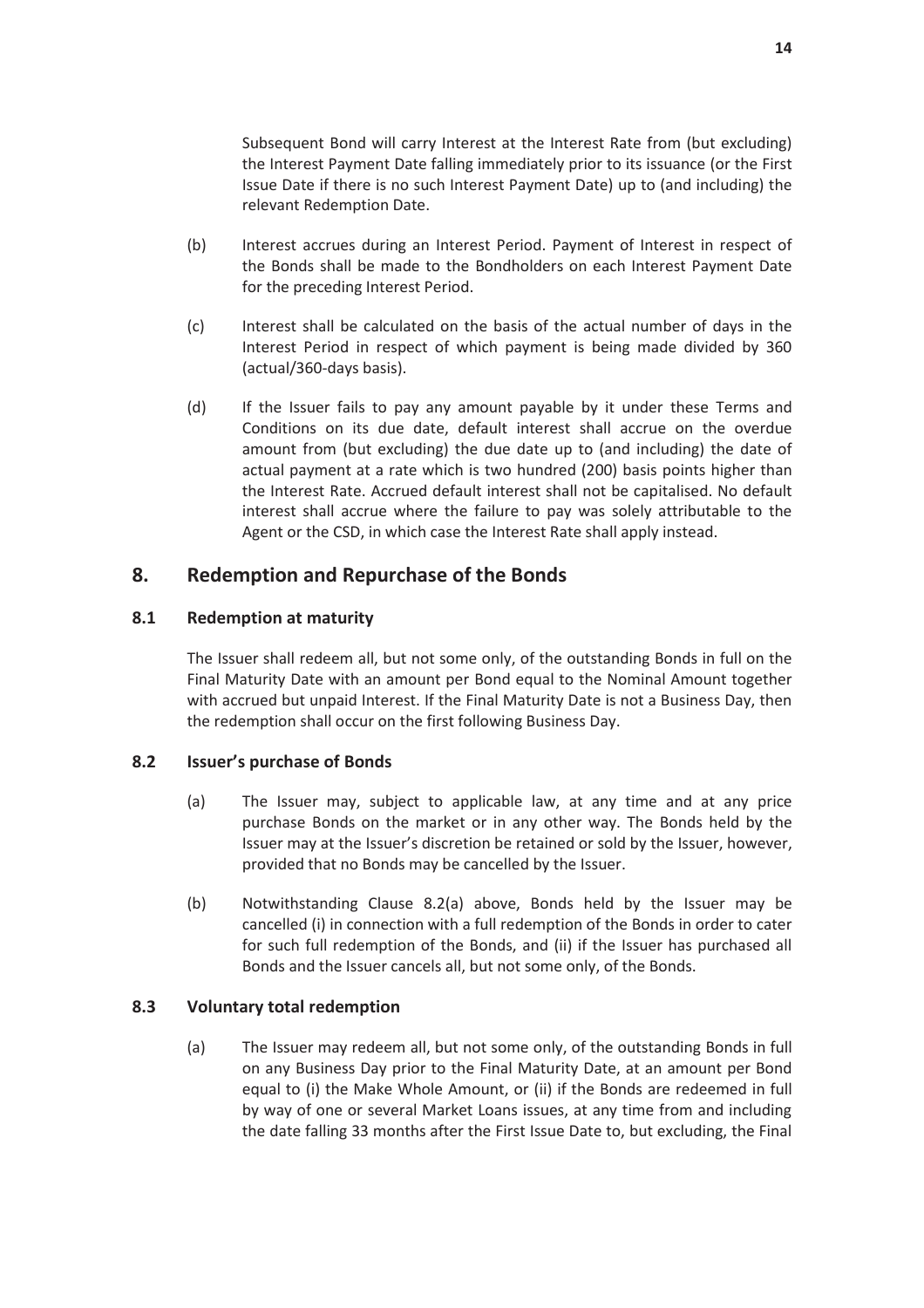Maturity Date, at an amount equal to 100 per cent. of the Nominal Amount, together with accrued but unpaid Interest.

(b) Redemption in accordance with Clause 8.3(a) shall be made by the Issuer giving not less than fifteen (15) Business Days' notice prior to the relevant Redemption Date to the Bondholders and the Agent in accordance with the instructions of Issuer or the Issuing Agent, as applicable, in each case calculated from the effective date of the notice. The notice from the Issuer shall specify the Redemption Date and also the Record Date on which a person shall be registered as a Bondholder to receive the amounts due on such Redemption Date. Any such notice is irrevocable but may, at the Issuer's discretion, contain one or more conditions precedent. Upon fulfillment of the conditions precedent (if any), the Issuer is bound to redeem the Bonds in full at the applicable amount on the specified Redemption Date.

# **8.4 Mandatory repurchase due to a Change of Control Event or Listing Failure Event (put option)**

- (a) Upon a Change of Control Event or a Listing Failure Event occurring, each Bondholder shall have the right to request that all, or some only, of its Bonds be repurchased at a price per Bond equal to 101 per cent. of the Nominal Amount together with accrued but unpaid Interest, during a period of sixty (60) days following a notice from the Issuer of the Change of Control Event or a Listing Failure Event pursuant to Clause 9.1(b) (after which time period such right shall lapse). However, such period may not start earlier than upon the occurrence of the Change of Control Event or the Listing Failure Event.
- (b) The notice from the Issuer pursuant to Clause 9.1(b) shall specify the repurchase date and include instructions about the actions that a Bondholder needs to take if it wants Bonds held by it to be repurchased. If a Bondholder has so requested, and acted in accordance with the instructions in the notice from the Issuer, the Issuer, or a person designated by the Issuer, shall repurchase the relevant Bonds and the repurchase amount shall fall due on the repurchase date specified in the notice given by the Issuer pursuant to Clause 9.1(b). The repurchase date must fall no later than twenty (20) Business Days after the end of the period referred to in Clause 8.4(a).
- (c) The Issuer shall comply with the requirements of any applicable securities laws or regulations in connection with the repurchase of Bonds. To the extent that the provisions of such laws and regulations conflict with the provisions in this Clause 8.4, the Issuer shall comply with the applicable securities laws and regulations and will not be deemed to have breached its obligations under this Clause 8.4 by virtue of the conflict.
- (d) Any Bonds repurchased by the Issuer pursuant to this Clause 8.4 may be retained, sold or cancelled in accordance with Clause 8.2 (*Issuer's purchase of Bonds*) above.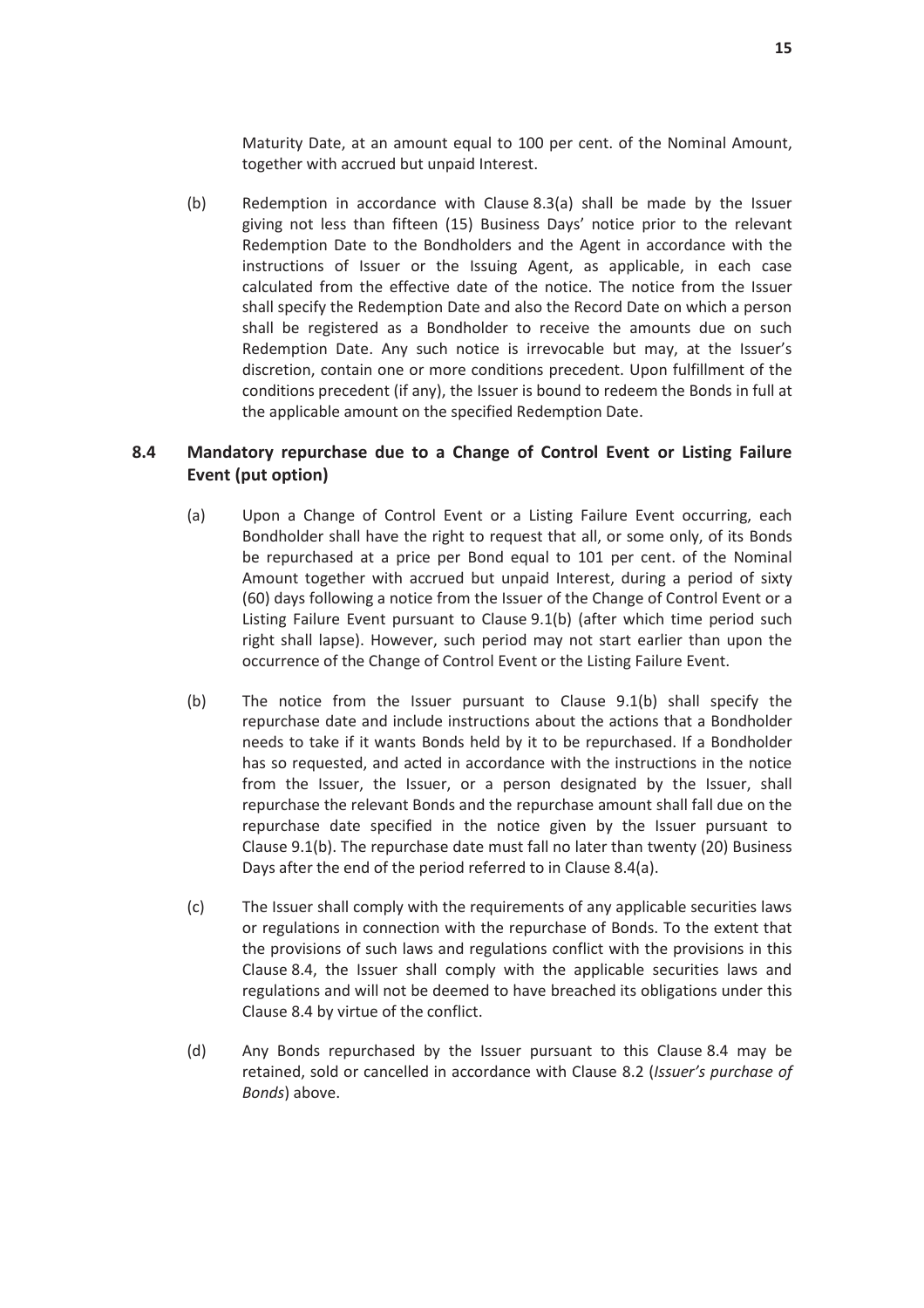# **9. Information to Bondholders**

# **9.1 Information from the Issuer**

- (a) The Issuer shall make the following information available in the English language to the Bondholders by publication on the website of the Issuer:
	- (i) as soon as the same become available, but in any event within four (4) months after the end of each financial year, the annual audited consolidated financial statements of the Group and the annual audited unconsolidated financial statements of the Issuer, including a profit and loss account, a balance sheet, a cash flow statement and management commentary or report from the Issuer's board of directors;
	- (ii) as soon as the same become available, but in any event within two (2) months after the end of each quarter of its financial year, the quarterly interim unaudited consolidated reports of the Group and the quarterly interim unaudited unconsolidated reports of the Issuer, including a profit and loss account, a balance sheet, a cash flow statement and management commentary or report from the Issuer's board of directors;
	- (iii) the year-end report (Sw. *bokslutskommuniké*) for such period; and
	- (iv) any other information required by the Swedish Securities Markets Act (Sw. *lag (2007:582) om värdepappersmarknaden*) and the rules and regulations of the Regulated Market on which the Bonds are listed.
- (b) The Issuer shall immediately notify the Bondholders and the Agent upon becoming aware of the occurrence of a Change of Control Event or a Listing Failure Event.
- (c) When the financial statements and other information are made available to the Bondholders pursuant to Clause 9.1(a), the Issuer shall send copies of such financial statements and other information to the Agent.
- (d) The Issuer shall supply a Compliance Certificate to the Agent:
	- (i) in connection with the incurrence of Financial Indebtedness or the making of a Restricted Payment which requires the fulfillment of the Incurrence Test, if pro forma Leverage (including the Financial Indebtedness or Restricted Payment) is equal to or exceeds 3.00:1; and
	- (ii) within twenty (20) Business Days from the Agent's request.
- (e) The Issuer shall immediately notify the Agent (with full particulars) when the Issuer is or becomes aware of the occurrence of any event or circumstance which constitutes an Event of Default, or any event or circumstance which would (with the expiry of a grace period, the giving of notice, the making of any determination or any combination of any of the foregoing) constitute an Event of Default, and shall provide the Agent with such further information as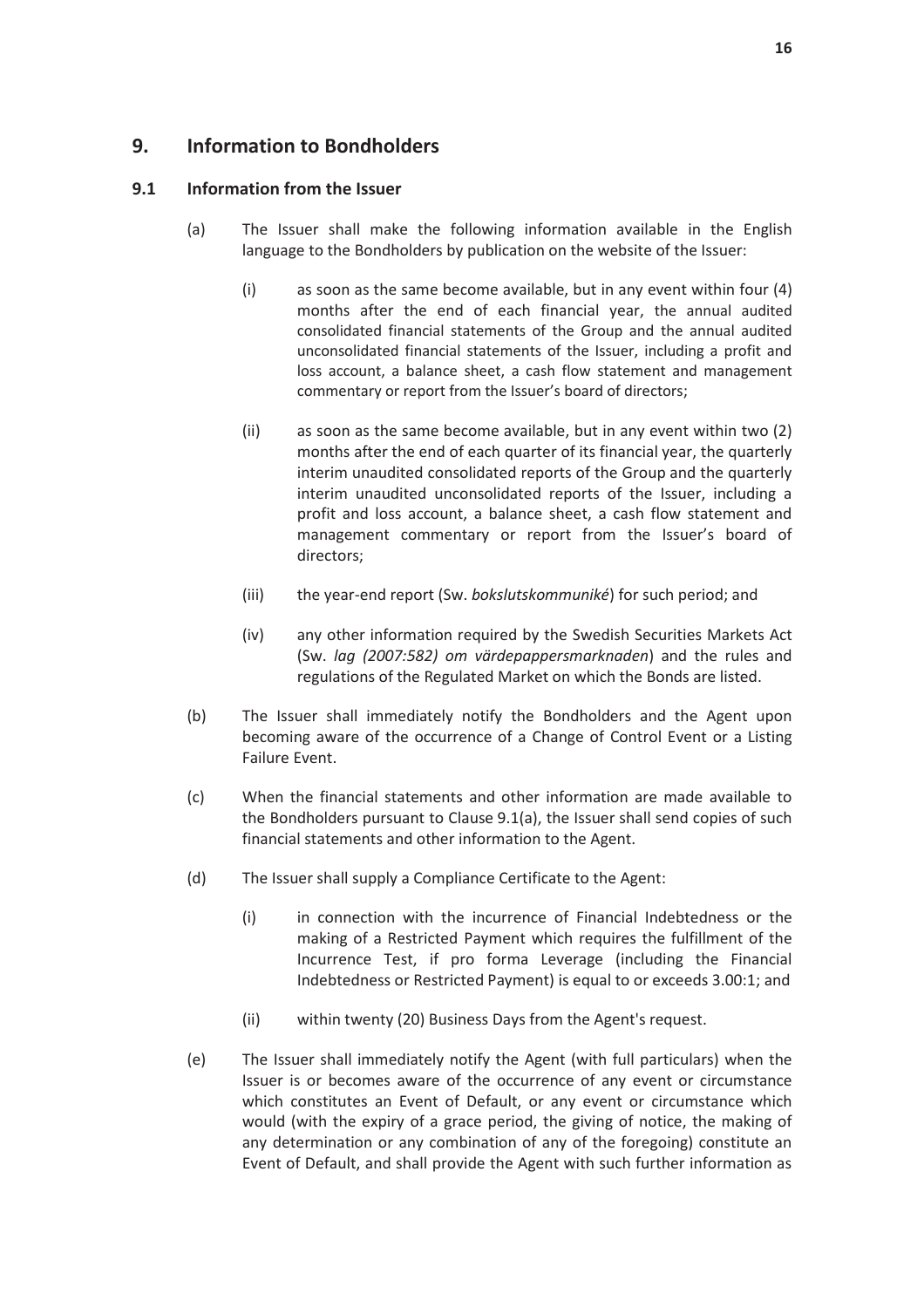it may reasonably request in writing following receipt of such notice. Should the Agent not receive such information, the Agent is entitled to assume that no such event or circumstance exists or can be expected to occur, provided that the Agent does not have actual knowledge of such event or circumstance.

- (f) The Issuer is only obliged to inform the Agent according to this Clause 9.1 if informing the Agent would not conflict with any applicable laws or, when the Bonds are listed, the Issuer's registration contract with the Regulated Market. If such a conflict would exist pursuant to the listing contract with the Regulated Market or otherwise, the Issuer shall however be obliged to either seek approval from the Regulated Market or undertake other reasonable measures, including entering into a non-disclosure agreement with the Agent, in order to be able to timely inform the Agent according to this Clause 9.1.
- (g) When and for as long as the Bonds are listed, the Issuer shall also make the information set out in Clause 9.1(a) above public by way of press release.

# **9.2 Information from the Agent**

The Agent is entitled to disclose to the Bondholders any event or circumstance directly or indirectly relating to the Issuer or the Bonds. Notwithstanding the foregoing, the Agent may if it considers it to be beneficial to the interests of the Bondholders delay disclosure or refrain from disclosing certain information other than in respect of an Event of Default that has occurred and is continuing.

## **9.3 Information among the Bondholders**

Upon request by a Bondholder, the Agent shall promptly distribute to the Bondholders any information from such Bondholder which relates to the Bonds. The Agent may require that the requesting Bondholder reimburses any costs or expenses incurred, or to be incurred, by the Agent in doing so (including a reasonable fee for the work of the Agent) before any such information is distributed.

## **9.4 Publication of Finance Documents**

- (a) The latest version of these Terms and Conditions (including any document amending these Terms and Conditions) shall be available on the websites of the Issuer and the Agent.
- (b) The latest versions of the other Finance Documents shall be available to the Bondholders at the office of the Agent during normal business hours.

# **10. Financial Testing**

## **10.1 Incurrence Test**

The Incurrence Test is met if: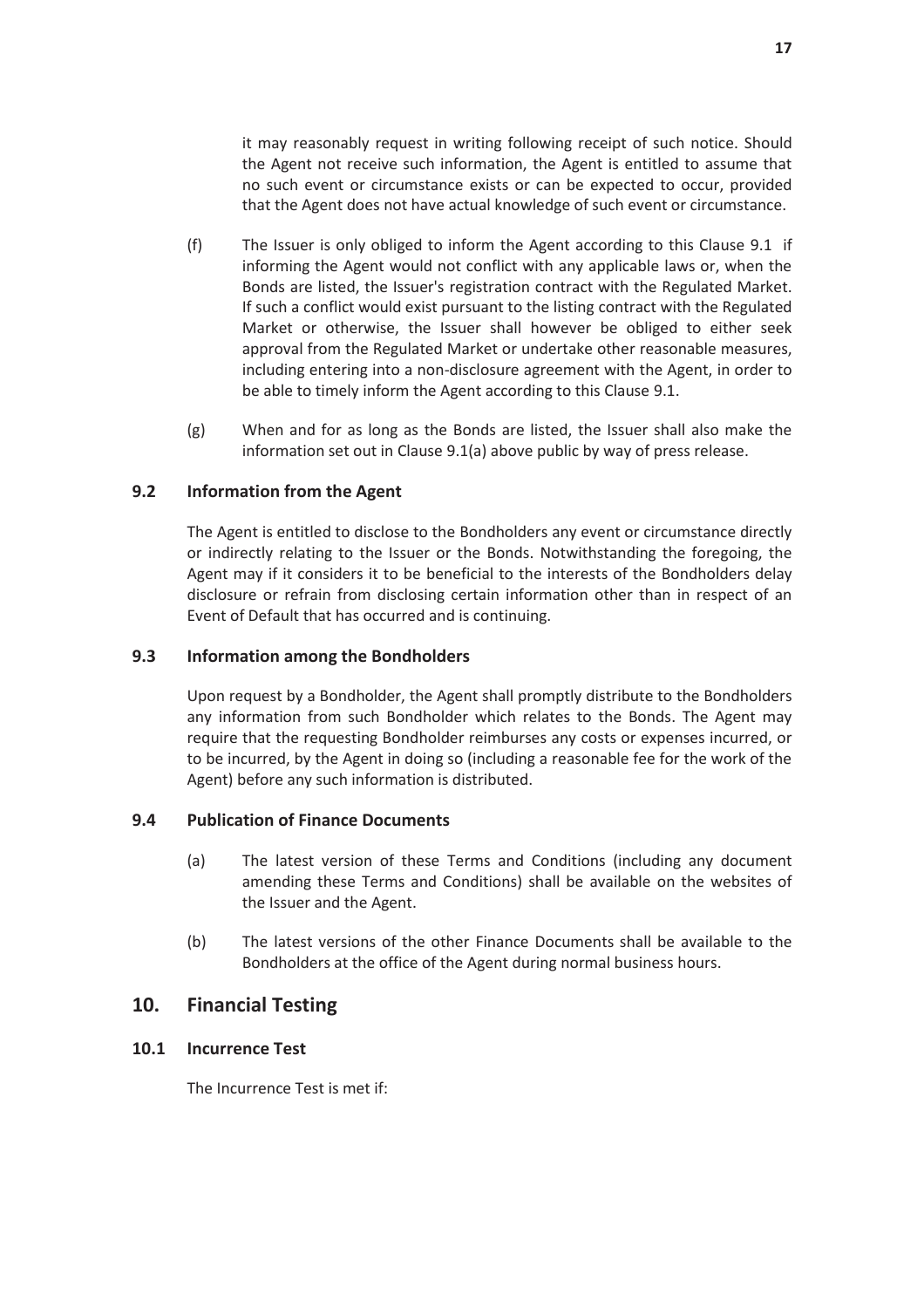- (a) (i) for the purpose of the incurrence of Financial Indebtedness, Leverage does not exceed 3.50:1 and (ii) for the purpose of distribution of a Restricted Payment, Leverage does not exceed 4.00:1; and
- (b) no Event of Default is continuing or would occur upon the incurrence of Financial Indebtedness or distribution of a Restricted Payment.

# **10.2 Testing**

The calculation of Leverage shall be made as per a testing date determined by the Issuer (the "**Test Date**"), falling no more than one month prior to the incurrence of the new Financial Indebtedness or the distribution of the Restricted Payment. The Net Interest Bearing Debt shall be measured on the relevant testing date so determined, but include the new Financial Indebtedness provided it is an interest bearing obligation (however, any cash balance resulting from the incurrence of the new Financial Indebtedness shall not reduce the Net Interest Bearing Debt). EBITDA shall be adjusted as set out below.

The calculation of the Leverage for the Incurrence Test shall be made in accordance with the Accounting Principles applicable on the First Issue Date.

## **10.3 Calculation Adjustments**

The figures for EBITDA, Finance Charges and Net Finance Charges, shall be used for the Incurrence Test, but adjusted so that:

- (a) entities acquired or disposed of by the Group during the Relevant Period shall be included or excluded (as applicable), *pro forma*, for the entire Relevant Period; and
- (b) any entity to be acquired with the proceeds from new Financial Indebtedness shall be included, *pro forma*, for the entire Relevant Period.

# **11. General Undertakings**

#### **11.1 General**

The Issuer undertakes to (and shall, where applicable, procure that each other Group Company will) comply with the undertakings set out in this Clause 10 for as long as any Bonds remain outstanding.

## **11.2 Distributions**

- (a) The Issuer shall not, and shall procure that none of its Subsidiaries:
	- (i) pay any dividend in respect of its shares;
	- (ii) repurchase or redeem any of its own shares;
	- (iii) redeem or reduce its share capital or other restricted or unrestricted equity with repayment to shareholders;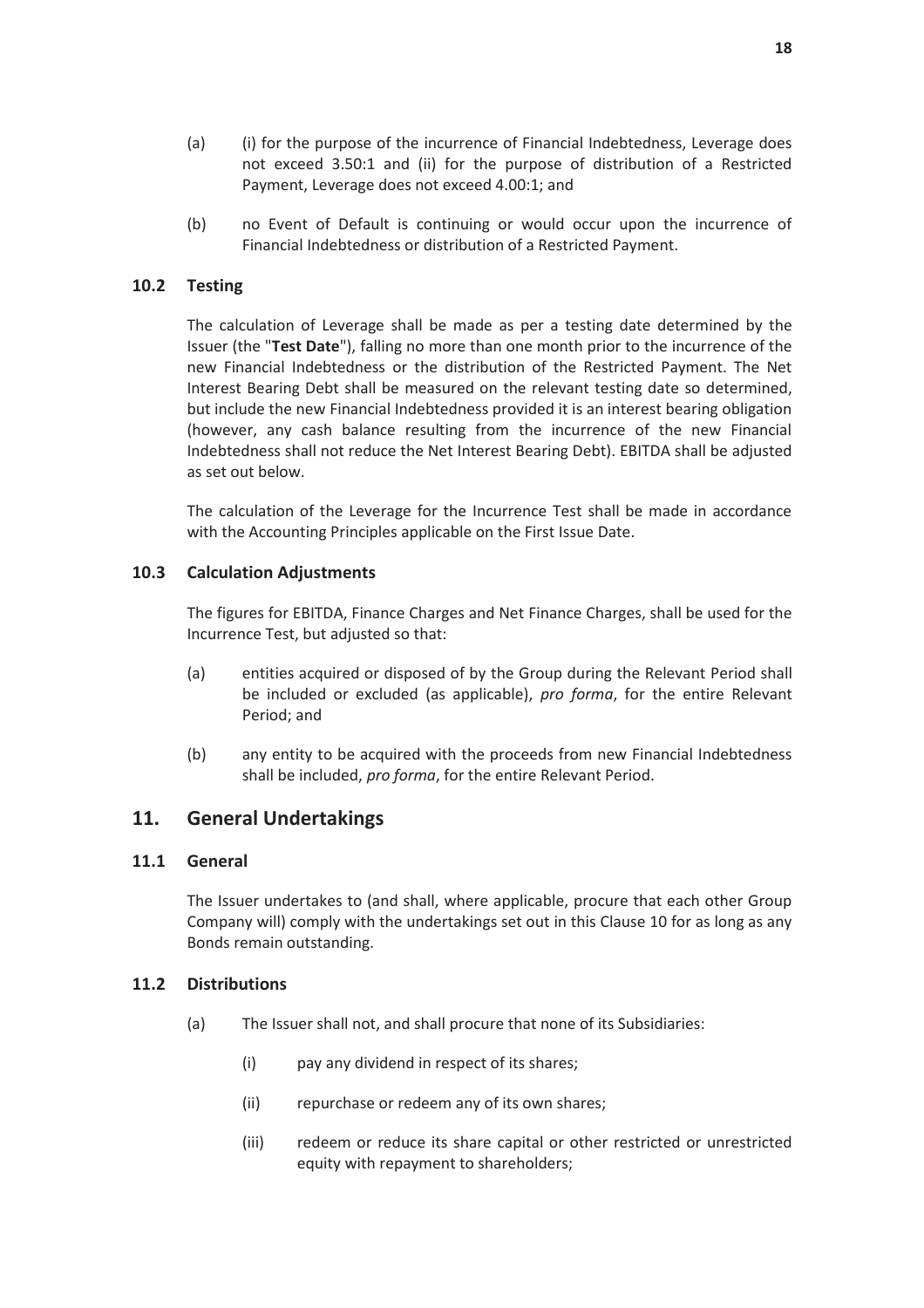- (iv) repay any loans granted by its direct or indirect shareholders or pay interest thereon;
- (v) make any prepayments or repayments under any long-term debt ranking junior or *pari passu* with the Bonds;
- (vi) grant any loans (other than credits with a maximum duration of four (4) months to partners of the Group granted in the ordinary course of business of the Group) except to Group Companies; or
- (vii) make any other similar distribution or transfers of value to the Issuer's, or the Subsidiaries', direct and indirect shareholders or the Affiliates of such direct and indirect shareholders,

(items (i)-(vii) above are together and individually referred to as a "**Restricted Payment**"), provided however that any such Restricted Payment can be made, if such Restricted Payment is permitted by law and no Event of Default is continuing or would result from such Restricted Payment and is made by any Group Company to another Group Company.

- (b) Notwithstanding the above, a Restricted Payment may be made by the Issuer, if at the time of such Restricted Payment;
	- (i) such Restricted Payment is mandatory under the Swedish Companies Act (Sw. *aktiebolagslagen 2005:551*) (including redemptions of shares of Series C in accordance with the articles of association of the Issuer); or
	- (ii) (A) the applicable Incurrence Test is fulfilled (calculated on a *pro forma* basis including the relevant Restricted Payment), (B) such Restricted Payment is permitted by law and (C) no Event of Default is continuing or would result from such Restricted Payment.

# **11.3 Nature of Business**

The Issuer shall procure that no substantial change is made to the general nature of the business carried on by the Group as of the First Issue Date if such substantial change would have a Material Adverse Effect.

#### **11.4 Financial Indebtedness**

Unless the relevant Financial Indebtedness constitutes "Permitted Debt", the Issuer shall not, and shall procure that none of its Subsidiaries, incur, maintain or prolong any Financial Indebtedness.

#### **11.5 Disposal of Assets**

The Issuer shall not, and shall procure that no Subsidiary, sell or otherwise dispose of shares in any Subsidiary or of all or substantially all of its or that Subsidiary's assets, or operations to any person not being the Issuer or any of its wholly-owned Subsidiaries,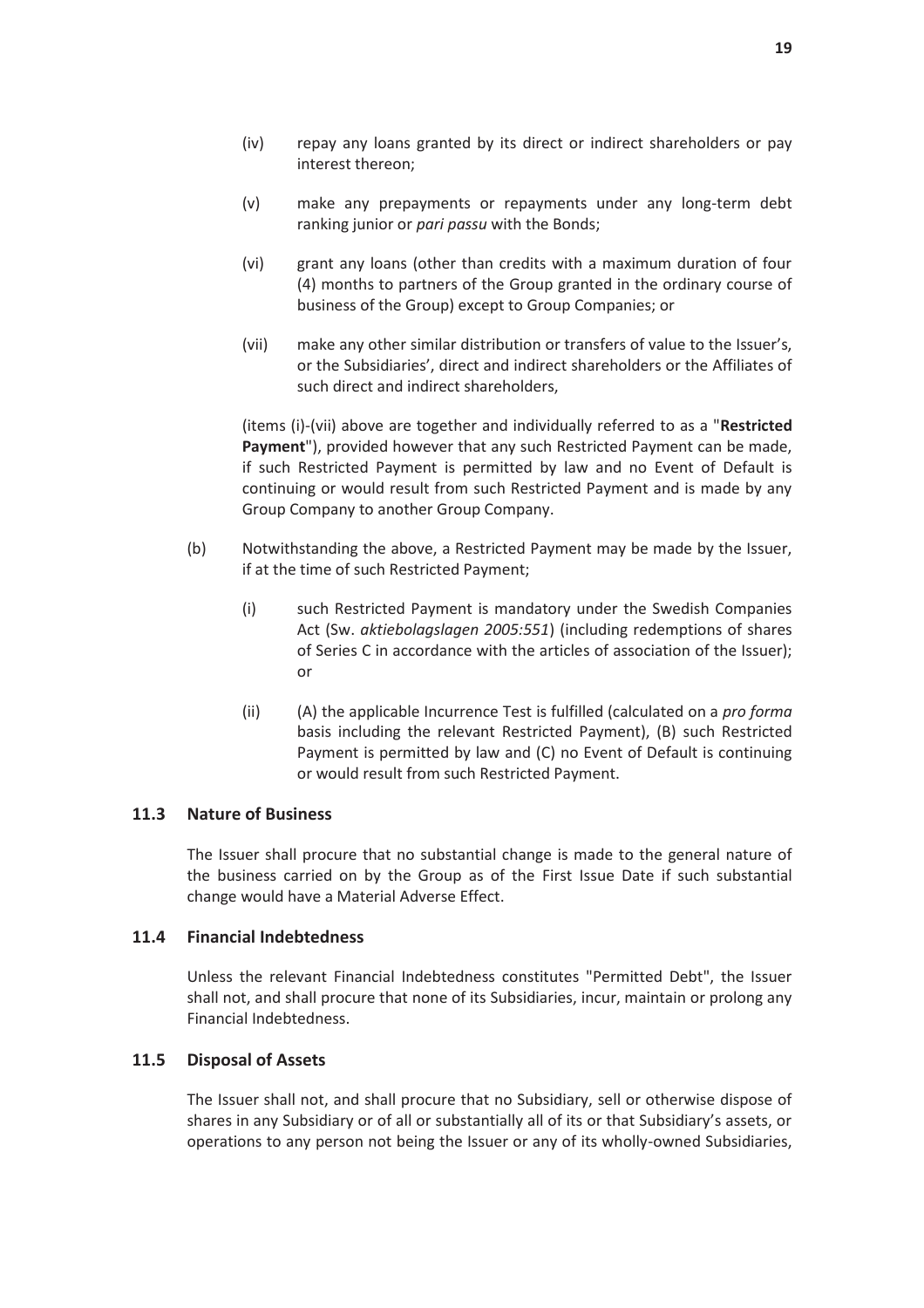unless the transaction is carried out on market terms for such transaction and provided that it does not have a Material Adverse Effect.

## **11.6 Dealings with Related Parties**

The Issuer shall, and shall procure that its Subsidiaries, conduct all dealings with the direct and indirect shareholders of the Group Companies (excluding other Group Companies) and/or any Affiliates of such direct and indirect shareholders at arm's length terms.

# **11.7 Negative Pledge**

The Issuer shall not, and shall procure that none of its Subsidiaries, provide, prolong or renew any security over any of its/their assets (present or future) to secure any Financial Indebtedness, provided however that the Group Companies have a right to provide, prolong and renew any Permitted Security.

# **12. Events of Default and Acceleration of the Bonds**

Each of the events or circumstances set out in this Clause 12 (other than Clause 12.10 (*Acceleration of the Bonds*)) is an Event of Default.

# **12.1 Non-Payment**

The Issuer fails to pay an amount on the date it is due in accordance with the Finance Documents unless its failure to pay is caused by administrative or technical error and payment is made within five (5) Business Days of the due date.

## **12.2 Other Obligations**

The Issuer does not comply with its obligations under the Finance Documents, in any other way than as set out under Clause 12.1 (*Non-Payment*) above, unless the noncompliance is capable of remedy and the Issuer has remedied the failure within fifteen (15) Business Days of the earlier of (i) a request by the Agent and (ii) the Issuer becoming aware of the non-compliance.

## **12.3 Cross-Acceleration**

Any Financial Indebtedness of a Group Company is not paid when due as extended by any originally applicable grace period, or is declared to be due and payable prior to its specified maturity as a result of an event of default (however described), provided that no Event of Default will occur under this Clause 12.3 if the aggregate amount of Financial Indebtedness that has fallen due is less than SEK 10,000,000 and provided that it does not apply to any Financial Indebtedness owed to a Group Company.

## **12.4 Insolvency**

(a) Any Group Company is unable or admits inability to pay its debts as they fall due or is declared to be unable to pay its debts under applicable law, suspends making payments on its debts generally or, by reason of actual or anticipated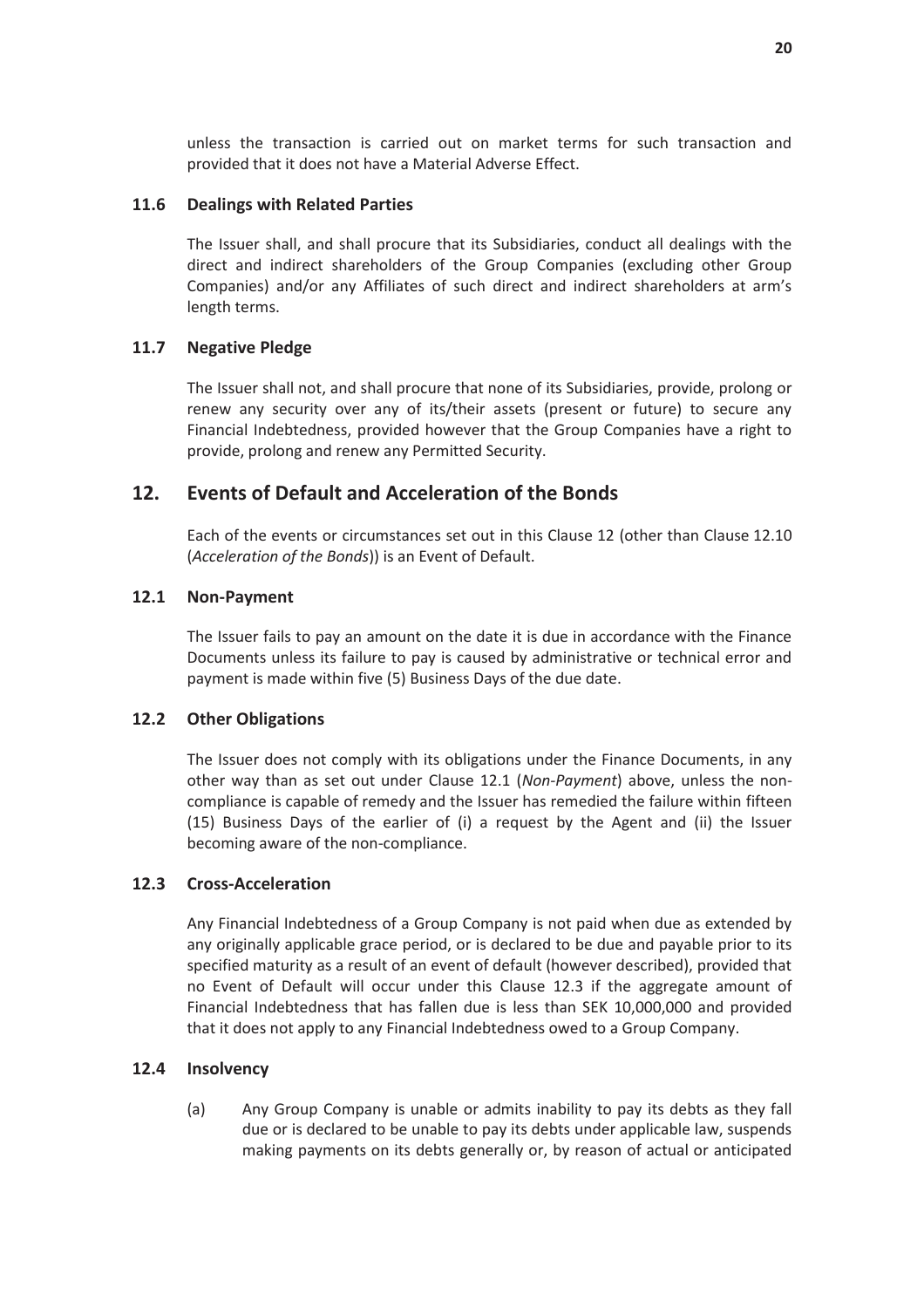financial difficulties, commences negotiations with its creditors with a view to rescheduling its Financial Indebtedness; or

(b) a moratorium is declared in respect of the Financial Indebtedness of any Group Company.

# **12.5 Insolvency Proceedings**

Any corporate action, legal proceedings or other procedures are taken (other than (i) proceedings or petitions which are being disputed in good faith and are discharged, stayed or dismissed within 60 days of commencement or, if earlier, the date on which it is advertised and (ii), in relation to Subsidiaries, solvent liquidations) in relation to:

- (a) the suspension of payments, winding-up, dissolution, administration or reorganisation (by way of voluntary agreement, scheme of arrangement or otherwise) of any Group Company; and
- (b) the appointment of a liquidator, receiver, administrator, administrative receiver, compulsory manager or other similar officer in respect of any Group Company or any of its assets or any analogous procedure or step is taken in any jurisdiction.

# **12.6 Mergers and Demergers**

A decision is made that any Group Company shall be demerged or merged if such merger or demerger is likely to have a Material Adverse Effect or a decision where the Issuer shall enter into a merger, where the Issuer is not the surviving entity, or a demerger.

## **12.7 Creditors' Process**

Any expropriation, attachment, sequestration, distress or execution or any analogous process in any jurisdiction affects any asset or assets of any Group Company having an aggregate value of an amount equal to or exceeding SEK 10,000,000 and is not discharged within 60 days.

## **12.8 Impossibility or Illegality**

It is or becomes impossible or unlawful for the Issuer to fulfill or perform any of the provisions of the Finance Documents or if the obligations under the Finance Documents are not, or cease to be, legal, valid, binding and enforceable.

## **12.9 Continuation of Business**

The Issuer or any other Group Company ceases to carry on its business if such discontinuation is likely to have a Material Adverse Effect or in the case of a merger or demergers as stipulated in Clause 12.6 (*Mergers and Demergers*) above.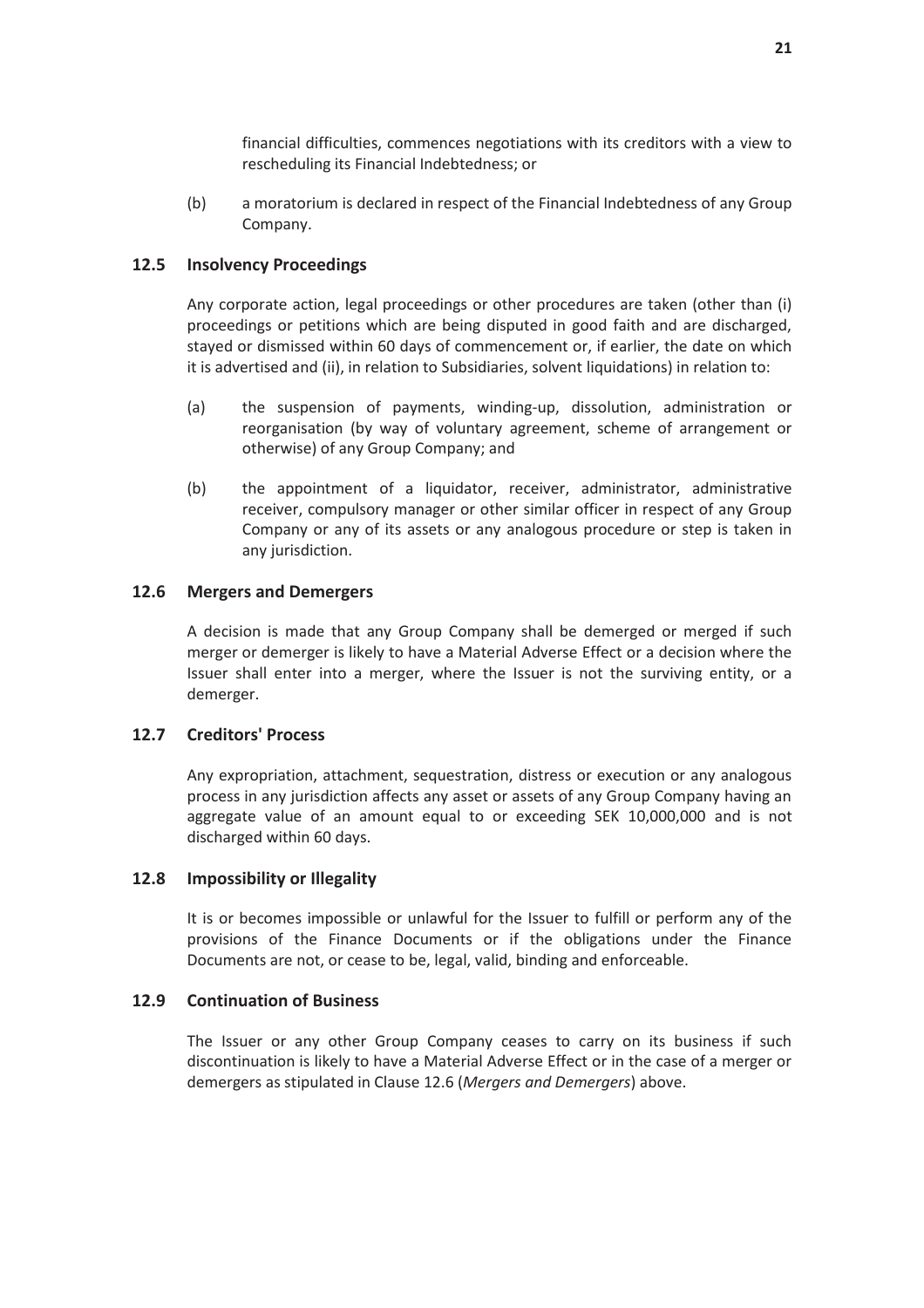# **12.10 Acceleration of the Bonds**

- (a) If an Event of Default has occurred and is continuing, the Agent is entitled to, on behalf of the Bondholders (i) by notice to the Issuer, declare all, but not some only, of the outstanding Bonds due for payment together with any other amounts payable under the Finance Documents, immediately or at such later date as the Agent determines (but such date may not fall after the Final Maturity Date), and (ii) exercise any or all of its rights, remedies, powers and discretions under the Finance Documents.
- (b) The Agent may not accelerate the Bonds in accordance with Clause 12.10(a) by reference to a specific Event of Default if it is no longer continuing or if it has been decided, on a Bondholders' Meeting or by way of a Written Procedure, to waive such Event of Default (temporarily or permanently).
- (c) The Agent shall notify the Bondholders of an Event of Default within five (5) Business Days of the date on which the Agent received actual knowledge of that an Event of Default has occurred and is continuing. The Agent shall, within twenty (20) Business Days of the date on which the Agent received actual knowledge of that an Event of Default has occurred and is continuing, decide if the Bonds shall be accelerated. If the Agent decides not to accelerate the Bonds, the Agent shall promptly seek instructions from the Bondholders in accordance with Clause 14 (*Decisions by Bondholders*). The Agent shall always be entitled to take the time necessary to consider whether an occurred event constitutes an Event of Default.
- (d) If the Bondholders (in accordance with the Terms and Conditions) instruct the Agent to accelerate the Bonds, the Agent shall promptly declare the Bonds due and payable and take such actions as, in the opinion of the Agent, may be necessary or desirable to enforce the rights of the Bondholders under the Finance Documents, unless the relevant Event of Default is no longer continuing.
- (e) If the right to accelerate the Bonds is based upon a decision of a court of law, an arbitrational tribunal or a government authority, it is not necessary that the decision has become enforceable under law or that the period of appeal has expired in order for cause of acceleration to be deemed to exist.
- (f) In the event of an acceleration of the Bonds in accordance with this Clause 12.9, the Issuer shall redeem all Bonds with an amount per Bond equal to the Make Whole Amount (plus accrued and unpaid Interest).

# **13. Distribution of Proceeds**

(a) All payments by the Issuer relating to the Bonds and the Finance Documents following an acceleration of the Bonds in accordance with Clause 12 (*Events of Default and Acceleration of the Bonds*) shall be applied in the following order of priority, in accordance with the instructions of the Agent: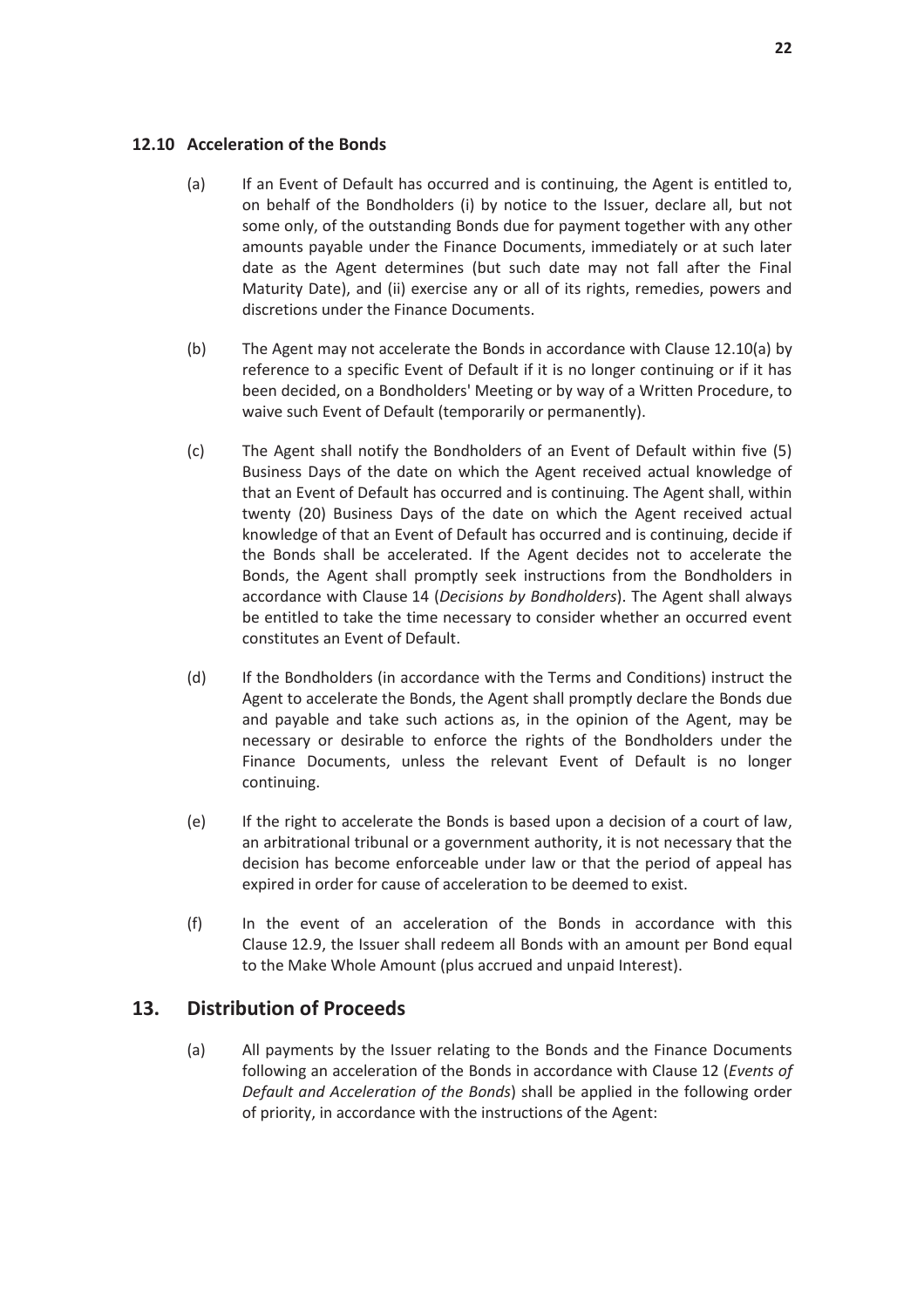- $(i)$  first, in or towards payment pro rata of  $(i)$  all unpaid fees, costs, expenses and indemnities payable by the Issuer to the Agent in accordance with the Agency Agreement (other than any indemnity given for liability against the Bondholders), (ii) other costs, expenses and indemnities relating to the acceleration of the Bonds or the protection of the Bondholders' rights as may have been incurred by the Agent, (iii) any costs incurred by the Agent for external experts that have not been reimbursed by the Issuer in accordance with Clause 18.2(e), and (iv) any costs and expenses incurred by the Agent in relation to a Bondholders' Meeting or a Written Procedure that have not been reimbursed by the Issuer in accordance with Clause 14(c) together with default interest in accordance with Clause 7(d) on any such amount calculated from the date it was due to be paid or reimbursed by the Issuer;
- (ii) secondly, in or towards payment *pro rata* of accrued but unpaid Interest under the Bonds (Interest due on an earlier Interest Payment Date to be paid before any Interest due on a later Interest Payment Date);
- (iii) thirdly, in or towards payment pro rata of any unpaid principal under the Bonds; and
- (iv) fourthly, in or towards payment *pro rata* of any other costs or outstanding amounts unpaid under the Finance Documents, including default interest in accordance with Clause 7(d) on delayed payments of Interest and repayments of principal under the Bonds.

Any excess funds after the application of proceeds in accordance with paragraphs (i) to (iv) above shall be paid to the Issuer.

(b) Funds that a Bondholder receives (directly or indirectly) in connection with the acceleration of the Bonds constitute escrow funds (Sw. *redovisningsmedel*) and must promptly be turned over to the Agent to be applied in accordance with this Clause 13 as soon as reasonably practicable.

# **14. Decisions by Bondholders**

- (a) Any decision by the Bondholders on a matter relating to the Finance Documents shall (at the option of the Agent) be dealt with at a Bondholders' Meeting or by way of a Written Procedure.
- (b) Any request from the Issuer or a Bondholder (or Bondholders) representing at least ten (10) per cent. of the Adjusted Nominal Amount (such request may only be validly made by a person who is a Bondholder on the Business Day immediately following the day on which the request is received by the Agent and shall, if made by several Bondholders, be made by them jointly) for a decision by the Bondholders on a matter relating to the Finance Documents shall be directed to the Agent and dealt with at a Bondholders' Meeting or by way a Written Procedure, as determined by the Agent. The person requesting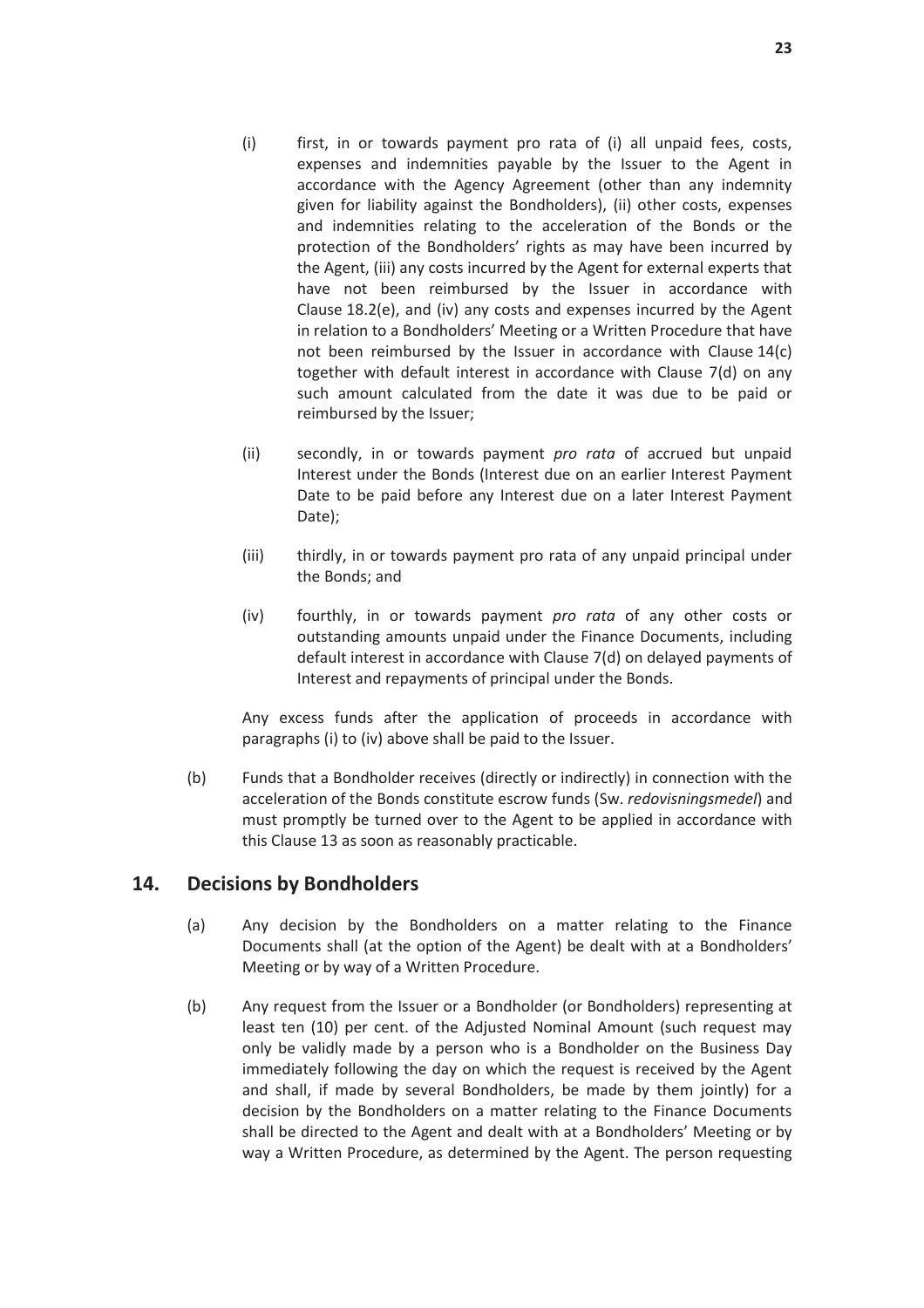the decision may suggest the form for decision making, but if it is in the Agent's opinion more appropriate that a matter is dealt with at a Bondholders' Meeting than by way of a Written Procedure, it shall be dealt with at a Bondholders' Meeting.

- (c) The Agent may refrain from convening a Bondholders' Meeting or instigating a Written Procedure if (i) the suggested decision must be approved by any person in addition to the Bondholders and such person has informed the Agent that an approval will not be given, or (ii) the suggested decision is not in accordance with applicable laws.
- (d) Should the Agent not convene a Bondholders' Meeting or instigate a Written Procedure in accordance with these Terms and Conditions, without Clause  $14(c)$  being applicable, the Issuer or the Bondholder(s) requesting a decision by the Bondholders may convene such Bondholders' Meeting or instigate such Written Procedure, as the case may be, instead. The Issuer or the Issuing Agent shall upon request provide the Issuer or the convening Bondholder(s) with the information available in the debt register (Sw. *skuldbok*) kept by the CSD in respect of the Bonds in order to convene and hold the Bondholders' Meeting or instigate and carry out the Written Procedure, as the case may be.
- (e) Should the Issuer want to replace the Agent, it may (i) convene a Bondholders' Meeting in accordance with Clause 15(a) or (ii) instigate a Written Procedure by sending communication in accordance with Clause 16(a), in both cases with a copy to the Agent. After a request from the Bondholders pursuant to Clause 18.4(c), the Issuer shall no later than ten (10) Business Days after receipt of such request (or such later date as may be necessary for technical or administrative reasons) convene a Bondholders' Meeting in accordance with Clause 15(a). The Issuer shall inform the Agent before a notice for a Bondholders' Meeting or communication relating to a Written Procedure where the Agent is proposed to be replaced is sent and shall, on the request of the Agent, append information from the Agent together with the a notice or the communication.
- (f) Only a person who is, or who has been provided with a power of attorney pursuant to Clause 5 (*Right to Act on Behalf of a Bondholder*) from a person who is, registered as a Bondholder:
	- (i) on the Business Day specified in the notice pursuant to Clause 15(b), in respect of a Bondholders' Meeting, or
	- (ii) on the Business Day specified in the communication pursuant to Clause 16(b), in respect of a Written Procedure,

may exercise voting rights as a Bondholder at such Bondholders' Meeting or in such Written Procedure, provided that the relevant Bonds are included in the definition of Adjusted Nominal Amount. Such Business Day specified pursuant to item (i) and (ii) above must fall no earlier than one (1) Business Day after the effective date of the notice or communication, as the case may be.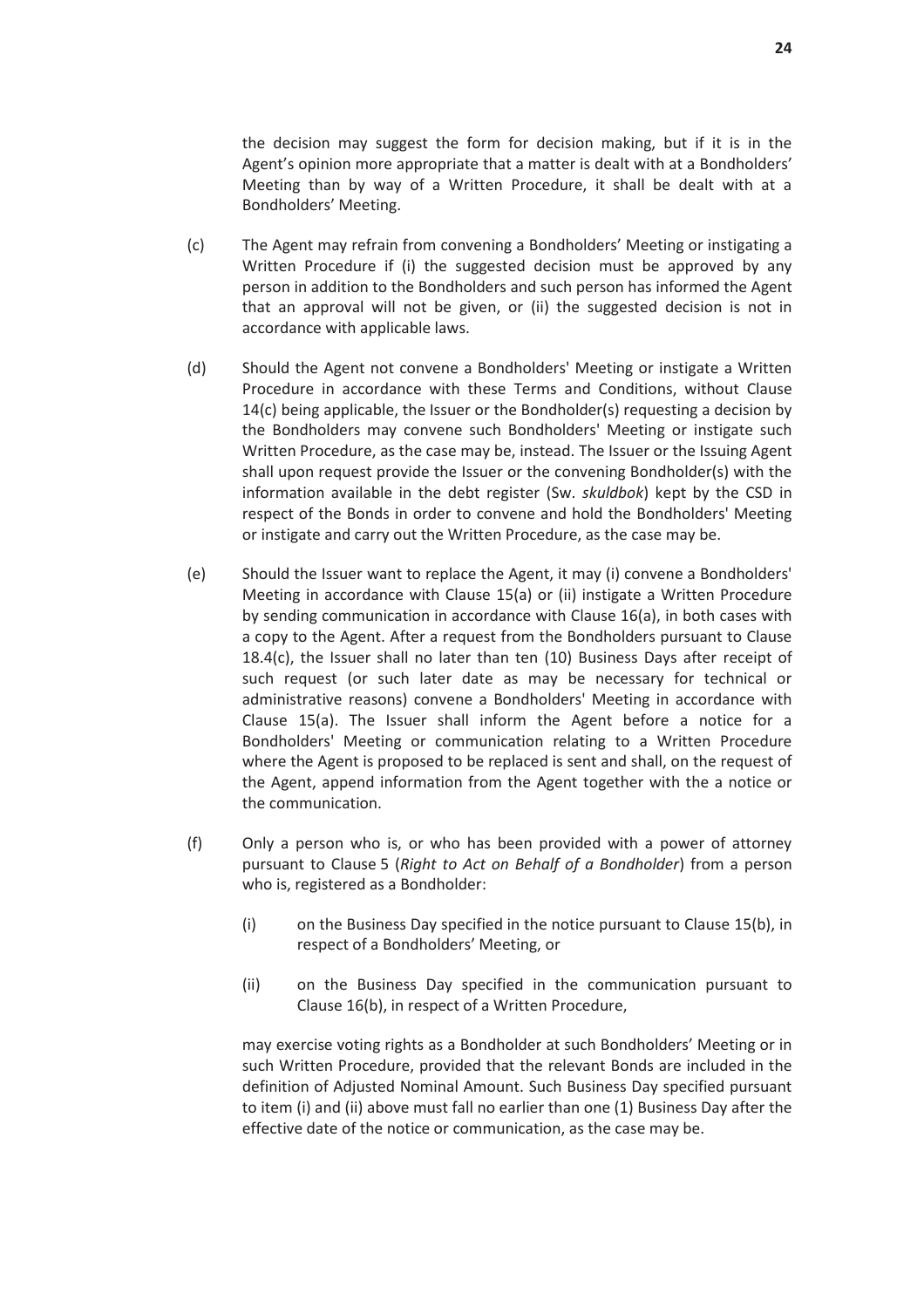- (g) The following matters shall require the consent of Bondholders representing at least sixty-six and two thirds (66 2/3) per cent. of the Adjusted Nominal Amount for which Bondholders are voting at a Bondholders' Meeting or for which Bondholders reply in a Written Procedure in accordance with the instructions given pursuant to Clause 16(b):
	- (i) a change to the terms of any of Clause 2(a), and Clauses  $2(e)$  to  $2(g)$ ;
	- (ii) a reduction of the premium payable upon the redemption or repurchase of any Bond pursuant to Clause 8 (*Redemption and Repurchase of the Bonds*);
	- (iii) a change to the terms for the distribution of proceeds set out in Clause 13 (*Distribution of Proceeds*);
	- (iv) a change to the terms dealing with the requirements for Bondholders' consent set out in this Clause 14;
	- (v) a change to the definition "Interest Payment Date", the definition "Interest Rate" or the definition "Margin" set out in Clause 1.1 (*Definitions*).
	- (vi) a change of issuer, an extension of the tenor of the Bonds or any delay of the due date for payment of any principal or interest on the Bonds;
	- (vii) a mandatory exchange of the Bonds for other securities; and
	- (viii) early redemption of the Bonds, other than upon an acceleration of the Bonds pursuant to Clause 12 (*Events of Default and Acceleration of the Bonds*) or as otherwise permitted or required by these Terms and Conditions.
- (h) Any matter not covered by Clause 14(g) shall require the consent of Bondholders representing more than fifty (50) per cent. of the Adjusted Nominal Amount for which Bondholders are voting at a Bondholders' Meeting or for which Bondholders reply in a Written Procedure in accordance with the instructions given pursuant to Clause 16(b). This includes, but is not limited to, any amendment to, or waiver of, the terms of any Finance Document that does not require a higher majority (other than an amendment permitted pursuant to Clause 17(a)(i) or 17(a)(ii)) or an acceleration of the Bonds.
- (i) Quorum at a Bondholders' Meeting or in respect of a Written Procedure only exists if a Bondholder (or Bondholders) representing at least fifty (50) per cent. of the Adjusted Nominal Amount in case of a matter pursuant to Clause 14(g), and otherwise twenty (20) per cent. of the Adjusted Nominal Amount:
	- (i) if at a Bondholders' Meeting, attend the meeting in person or by telephone conference (or appear through duly authorised representatives); or
	- (ii) if in respect of a Written Procedure, reply to the request.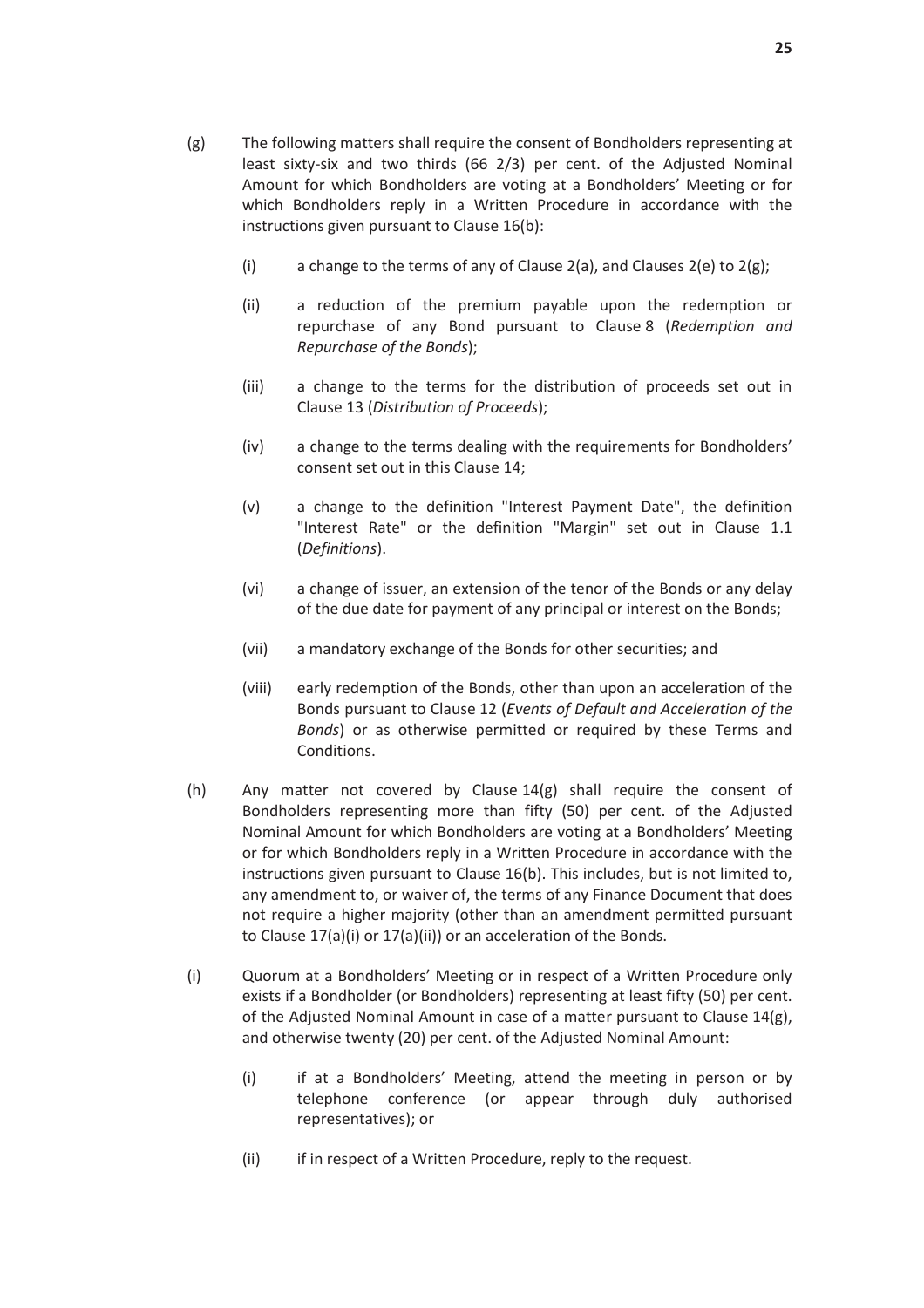If a quorum exists for some but not all of the matters to be dealt with at a Bondholders' Meeting or by a Written Procedure, decisions may be taken in the matter for which a quorum exists.

- (j) If a quorum does not exist at a Bondholders' Meeting or in respect of a Written Procedure, the Agent or the Issuer shall convene a second Bondholders' Meeting (in accordance with Clause 15(a)) or initiate a second Written Procedure (in accordance with Clause 16(a)), as the case may be, provided that the the person(s) who initiated the procedure for Bondholders' consent has confirmed that the relevant proposal is not withdrawn. For the purposes of a second Bondholders' Meeting or second Written Procedure pursuant to this Clause 14(j), the date of request of the second Bondholders' Meeting pursuant to Clause 15(a) or second Written Procedure pursuant to Clause 16(a), as the case may be, shall be deemed to be the relevant date when the quorum did not exist. The quorum requirement in Clause 14(i) shall not apply to such second Bondholders' Meeting or Written Procedure.
- (k) Any decision which extends or increases the obligations of the Issuer or the Agent, or limits, reduces or extinguishes the rights or benefits of the Issuer or the Agent, under the Finance Documents shall be subject to the Issuer's or the Agent's consent, as applicable.
- (l) A Bondholder holding more than one Bond need not use all its votes or cast all the votes to which it is entitled in the same way and may in its discretion use or cast some of its votes only.
- (m) The Issuer may not, directly or indirectly, pay or cause to be paid any consideration to or for the benefit of any Bondholder for or as inducement to any consent under these Terms and Conditions, unless such consideration is offered to all Bondholders that consent at the relevant Bondholders' Meeting or in a Written Procedure within the time period stipulated for the consideration to be payable or the time period for replies in the Written Procedure, as the case may be.
- (n) A matter decided at a duly convened and held Bondholders' Meeting or by way of Written Procedure is binding on all Bondholders, irrespective of them being present or represented at the Bondholders' Meeting or responding in the Written Procedure. The Bondholders that have not adopted or voted for a decision shall not be liable for any damages that this may cause other Bondholders.
- (o) All costs and expenses incurred by the Issuer or the Agent for the purpose of convening a Bondholders' Meeting or for the purpose of carrying out a Written Procedure, including reasonable fees to the Agent, shall be paid by the Issuer.
- (p) If a decision is to be taken by the Bondholders on a matter relating to the Finance Documents, the Issuer shall promptly at the request of the Agent provide the Agent with a certificate specifying the number of Bonds owned by Group Companies or (to the knowledge of the Issuer) an Affiliate of the Issuer, irrespective of whether such person is directly registered as owner of such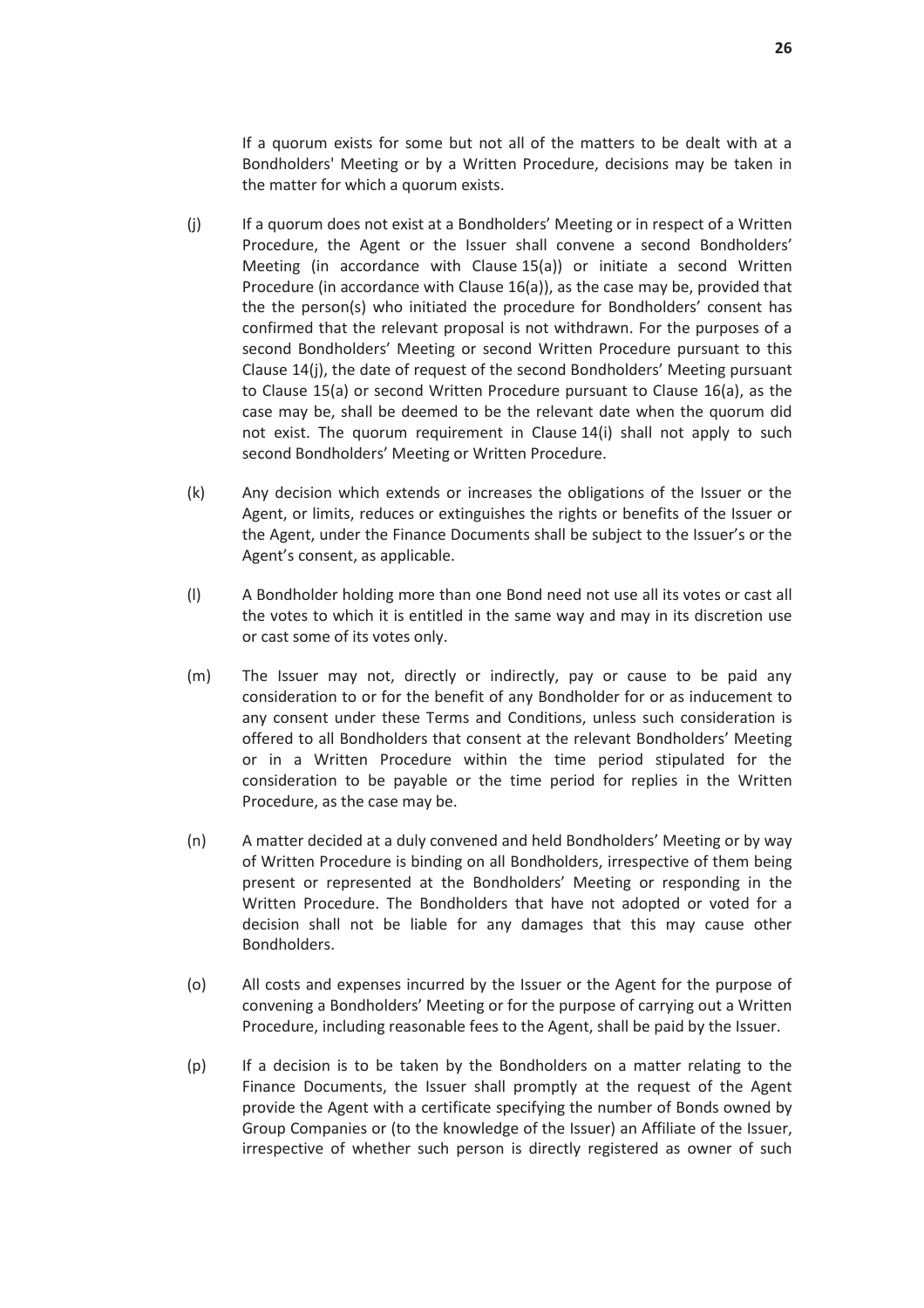Bonds. The Agent shall not be responsible for the accuracy of such certificate or otherwise be responsible for determining whether a Bond is owned by a Group Company or an Affiliate of the Issuer.

(q) Information about decisions taken at a Bondholders' Meeting or by way of a Written Procedure shall promptly be sent by notice to the each person registered as a Bondholder on the date referred to in Clause 14(f)(i) and 14(f)(ii) and published on the websites of the Issuer and the Agent, provided that a failure to do so shall not invalidate any decision made or voting result achieved. The minutes from the relevant Bondholders' Meeting or Written Procedure shall at the request of a Bondholder be sent to it by the Issuer or the Agent, as applicable.

# **15. Bondholders' Meeting**

- (a) The Agent shall convene a Bondholders' Meeting as soon as practicable and in any event no later than five (5) Business Days after receipt of a valid request from the Issuer or the Bondholder(s) (or such later date as may be necessary for technical or administrative reasons) by sending a notice thereof to each person who is registered as a Bondholder on a date selected by the Agent which falls no more than five (5) Business Days prior to the date on which the notice is sent.
- (b) The notice pursuant to Clause 15(a) shall include (i) time for the meeting, (ii) place for the meeting, (iii) agenda for the meeting (including each request for a decision by the Bondholders), (iv) the day on which a person must be a Bondholder in order to exercise Bondholders' rights at a Bondholders' Meeting, and (v) a form of power of attorney. Only matters that have been included in the notice may be resolved upon at the Bondholders' Meeting. Should prior notification by the Bondholders be required in order to attend the Bondholders' Meeting, such requirement shall be included in the notice.
- (c) The Bondholders' Meeting shall be held no earlier than ten (10) Business Days and no later than thirty (30) Business Days after the effective date of the notice.
- (d) Without amending or varying these Terms and Conditions, the Agent may prescribe such further regulations regarding the convening and holding of a Bondholders' Meeting as the Agent may deem appropriate. Such regulations may include a possibility for Bondholders to vote without attending the meeting in person.

# **16. Written Procedure**

(a) The Agent shall instigate a Written Procedure as soon as practicable and in any event no later than five (5) Business Days after receipt of a valid request from the Issuer or the Bondholder(s) (or such later date as may be necessary for technical or administrative reasons) by sending a communication to each person who is registered as a Bondholder on a date selected by the Agent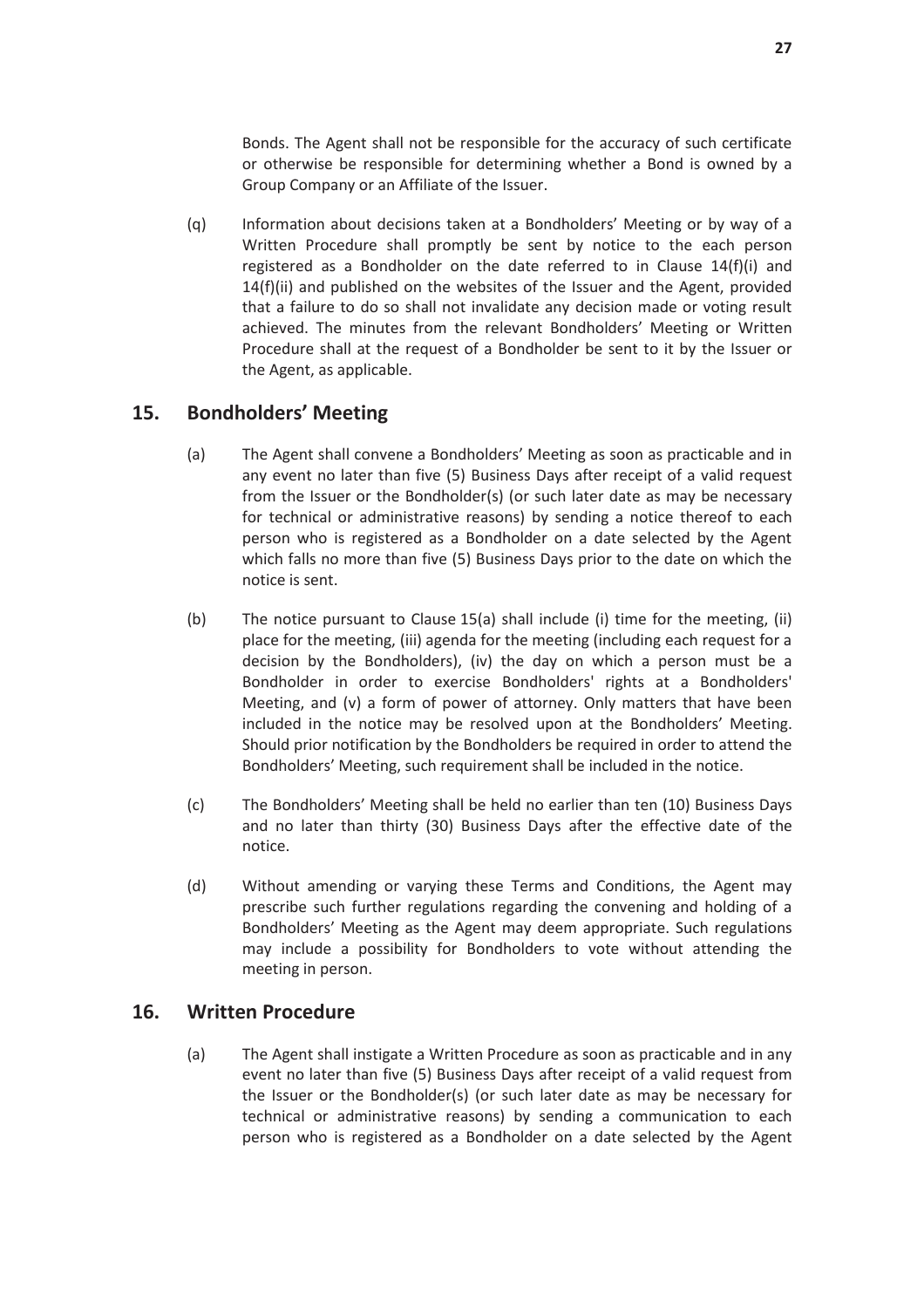which falls no more than 5 (five) Business Days prior to the date on which the communication is sent.

- (b) A communication pursuant to Clause 16(a) shall include (i) each request for a decision by the Bondholders, (ii) a description of the reasons for each request, (iii) a specification of the Business Day on which a person must be registered as a Bondholder in order to be entitled to exercise voting rights, (iv) instructions and directions on where to receive a form for replying to the request (such form to include an option to vote yes or no for each request) as well as a form of power of attorney, and (v) the stipulated time period within which the Bondholder must reply to the request (such time period to last at least ten (10) Business Days and not longer than thirty (30) Business Days from the effective date of the communication pursuant to Clause 16(a)). If the voting is to be made electronically, instructions for such voting shall be included in the communication.
- (c) When consents from Bondholders representing the requisite majority of the total Adjusted Nominal Amount pursuant to Clauses 14(g) and 14(h) have been received in a Written Procedure, the relevant decision shall be deemed to be adopted pursuant to Clause 14(g) or 14(h), as the case may be, even if the time period for replies in the Written Procedure has not yet expired.

# **17. Amendments and Waivers**

- (a) The Issuer and the Agent (acting on behalf of the Bondholders) may agree to amend the Finance Documents or waive any provision in a Finance Document, provided that:
	- (i) such amendment or waiver is not detrimental to the interest of the Bondholders, or is made solely for the purpose of rectifying obvious errors and mistakes;
	- (ii) such amendment or waiver is required by applicable law, a court ruling or a decision by a relevant authority; or
	- (iii) such amendment or waiver has been duly approved by the Bondholders in accordance with Clause 14 (*Decisions by Bondholders*).
- (b) The Agent shall promptly notify the Bondholders of any amendments or waivers made in accordance with Clause 17(a), setting out the date from which the amendment or waiver will be effective, and ensure that any amendments to the Finance Documents are published in the manner stipulated in Clause 9.4 (*Publication of Finance Documents*). The Issuer shall ensure that any amendments to the Finance Documents are duly registered with the CSD and each other relevant organisation or authority.
- (c) An amendment to the Finance Documents shall take effect on the date determined by the Bondholders Meeting, in the Written Procedure or by the Agent, as the case may be.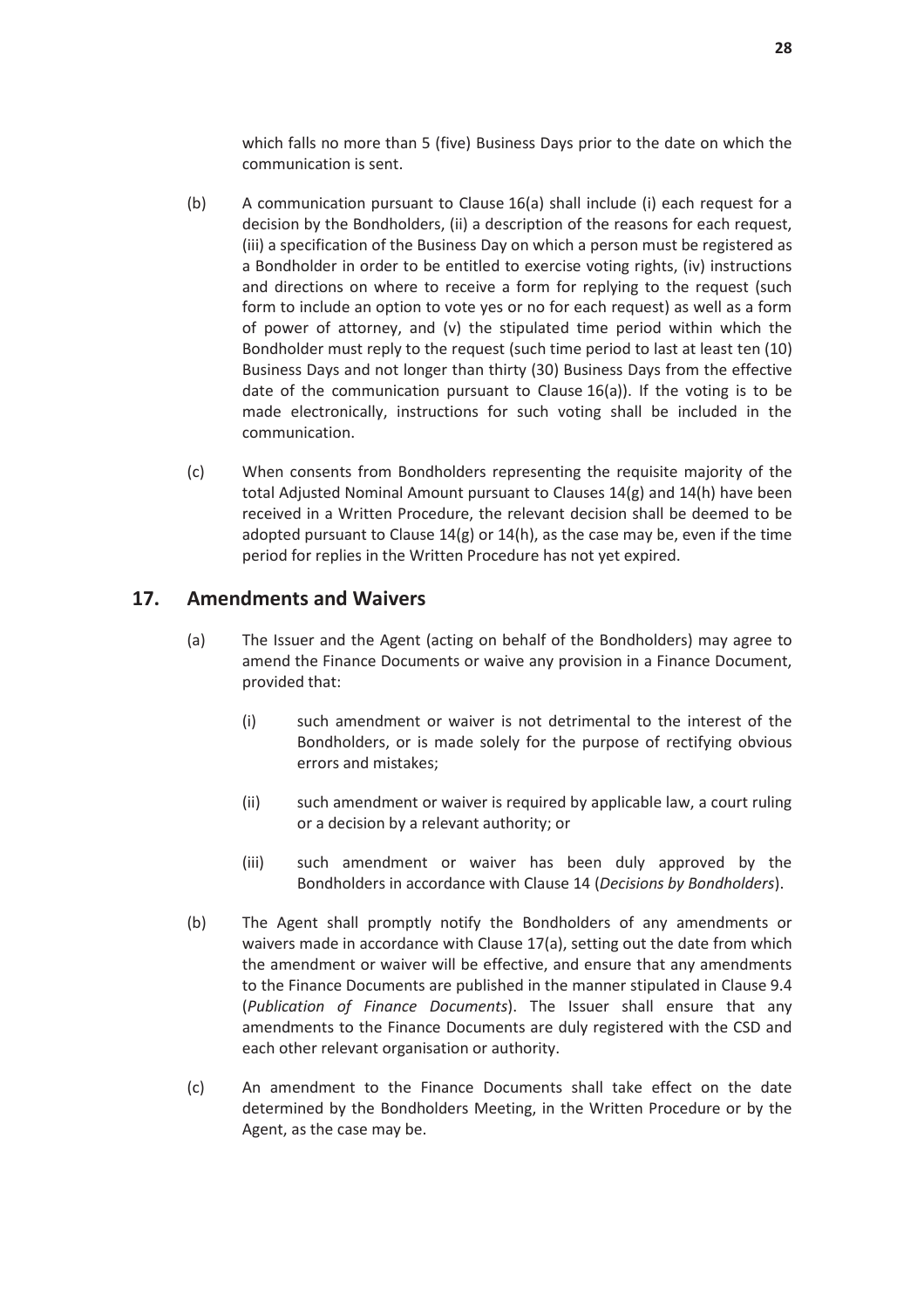# **18. Appointment and Replacement of the Agent**

# **18.1 Appointment of Agent**

- (a) By subscribing for Bonds, each initial Bondholder appoints the Agent to act as its agent in all matters relating to the Bonds and the Finance Documents, and authorises the Agent to act on its behalf (without first having to obtain its consent, unless such consent is specifically required by these Terms and Conditions) in any legal or arbitration proceedings relating to the Bonds held by such Bondholder.
- (b) By acquiring Bonds, each subsequent Bondholder confirms the appointment and authorisation for the Agent to act on its behalf, as set out in Clause 18.1(a).
- (c) Each Bondholder shall immediately upon request provide the Agent with any such documents, including a written power of attorney (in form and substance satisfactory to the Agent), that the Agent deems necessary for the purpose of exercising its rights and/or carrying out its duties under the Finance Documents. The Agent is under no obligation to represent a Bondholder which does not comply with such request.
- (d) The Issuer shall promptly upon request provide the Agent with any documents and other assistance (in form and substance satisfactory to the Agent) that the Agent deems necessary for the purpose of exercising its rights and/or carrying out its duties under the Finance Documents.
- (e) The Agent is entitled to fees for its work and to be indemnified for costs, losses and liabilities on the terms set out in the Finance Documents and the Agency Agreement and the Agent's obligations as Agent under the Finance Documents are conditioned upon the due payment of such fees and indemnifications.
- (f) The Agent may act as agent or trustee for several issues of securities issued by or relating to the Issuer and other Group Companies notwithstanding potential conflicts of interest.

# **18.2 Duties of the Agent**

- (a) The Agent shall represent the Bondholders in accordance with the Finance Documents. However, the Agent is not responsible for the execution or enforceability of the Finance Documents.
- (b) When acting in accordance with the Finance Documents, the Agent is always acting with binding effect on behalf of the Bondholders. The Agent shall carry out its duties under the Finance Documents in a reasonable, proficient and professional manner, with reasonable care and skill.
- (c) The Agent is entitled to delegate its duties to other professional parties, but the Agent shall remain liable for the actions of such parties under the Finance Documents.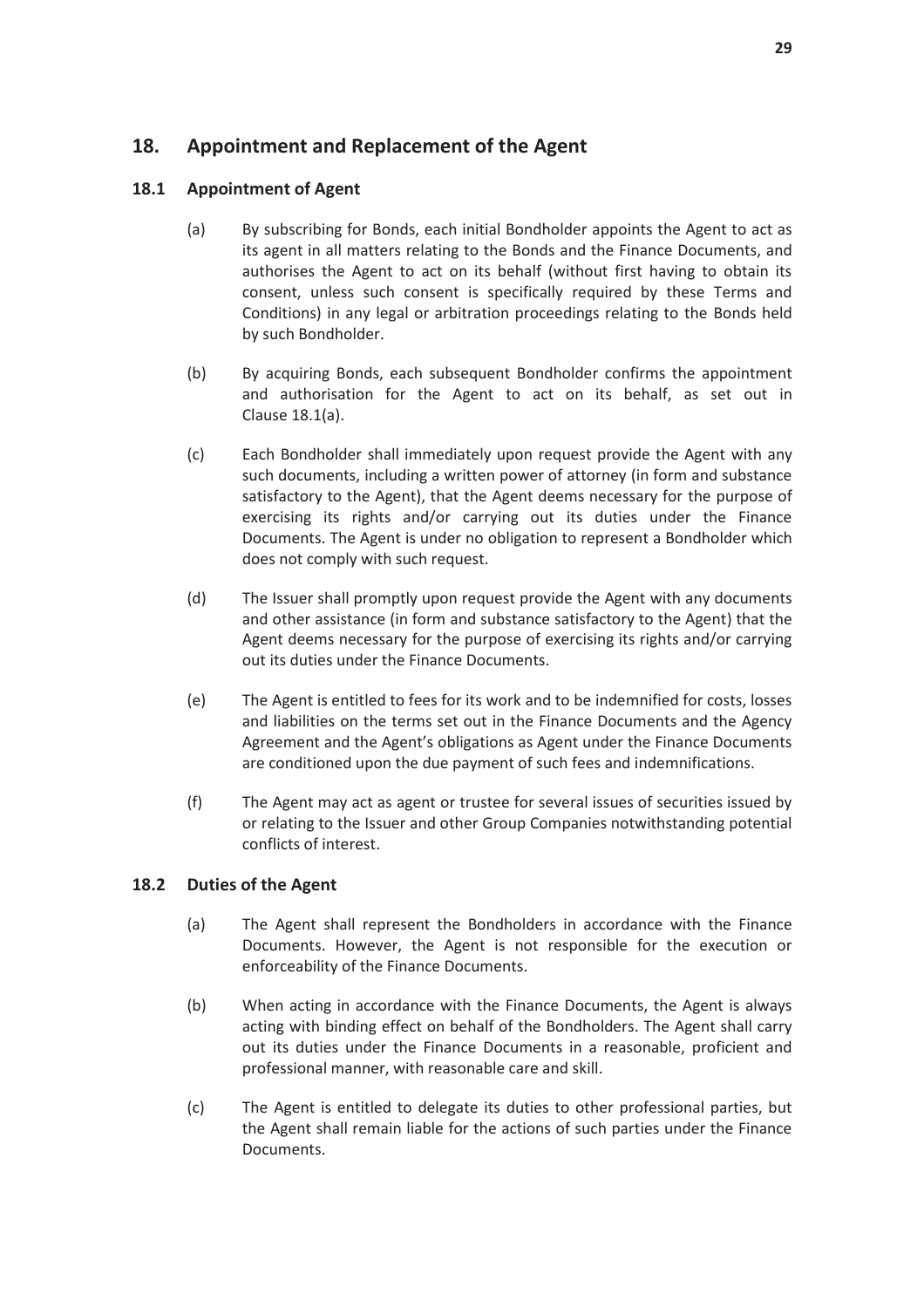- (d) The Agent shall treat all Bondholders equally and, when acting pursuant to the Finance Documents, act with regard only to the interests of the Bondholders and shall not be required to have regard to the interests or to act upon or comply with any direction or request of any other person, other than as explicitly stated in the Finance Documents.
- (e) The Agent is entitled to engage external experts when carrying out its duties under the Finance Documents. The Issuer shall on demand by the Agent pay all reasonable costs for external experts engaged after the occurrence of an Event of Default, or for the purpose of investigating or considering (i) an event which the Agent reasonably believes is or may lead to an Event of Default or (ii) a matter relating to the Issuer which the Agent reasonably believes may be detrimental to the interests of the Bondholders under the Finance Documents. Any compensation for damages or other recoveries received by the Agent from external experts engaged by it for the purpose of carrying out its duties under the Finance Documents shall be distributed in accordance with Clause 13 (*Distribution of Proceeds*).
- (f) The Agent shall, as applicable, enter into agreements with the CSD, and comply with such agreement and the CSD Regulations applicable to the Agent, as may be necessary in order for the Agent to carry out its duties under the Finance Documents.
- (g) Notwithstanding any other provision of the Finance Documents to the contrary, the Agent is not obliged to do or omit to do anything if it would or might in its reasonable opinion constitute a breach of any law or regulation.
- (h) If in the Agent's reasonable opinion the cost, loss or liability which it may incur (including reasonable fees to the Agent) in complying with instructions of the Bondholders, or taking any action at its own initiative, will not be covered by the Issuer, the Agent may refrain from acting in accordance with such instructions, or taking such action, until it has received such indemnities (or adequate Security has been provided therefore) as it may reasonably require.
- (i) The Agent shall give a notice to the Bondholders (i) before it ceases to perform its obligations under the Finance Documents by reason of the non-payment by the Issuer of any fee or indemnity due to the Agent under the Finance Documents or (ii) if it refrains from acting for any reason described in Clause 18.2(h).

# **18.3 Limited liability for the Agent**

- (a) The Agent will not be liable to the Bondholders for damage or loss caused by any action taken or omitted by it under or in connection with any Finance Document, unless directly caused by its negligence or wilful misconduct. The Agent shall never be responsible for indirect loss.
- (b) The Agent shall not be considered to have acted negligently if it has acted in accordance with advice from or opinions of reputable external experts engaged by the Agent or if the Agent has acted with reasonable care in a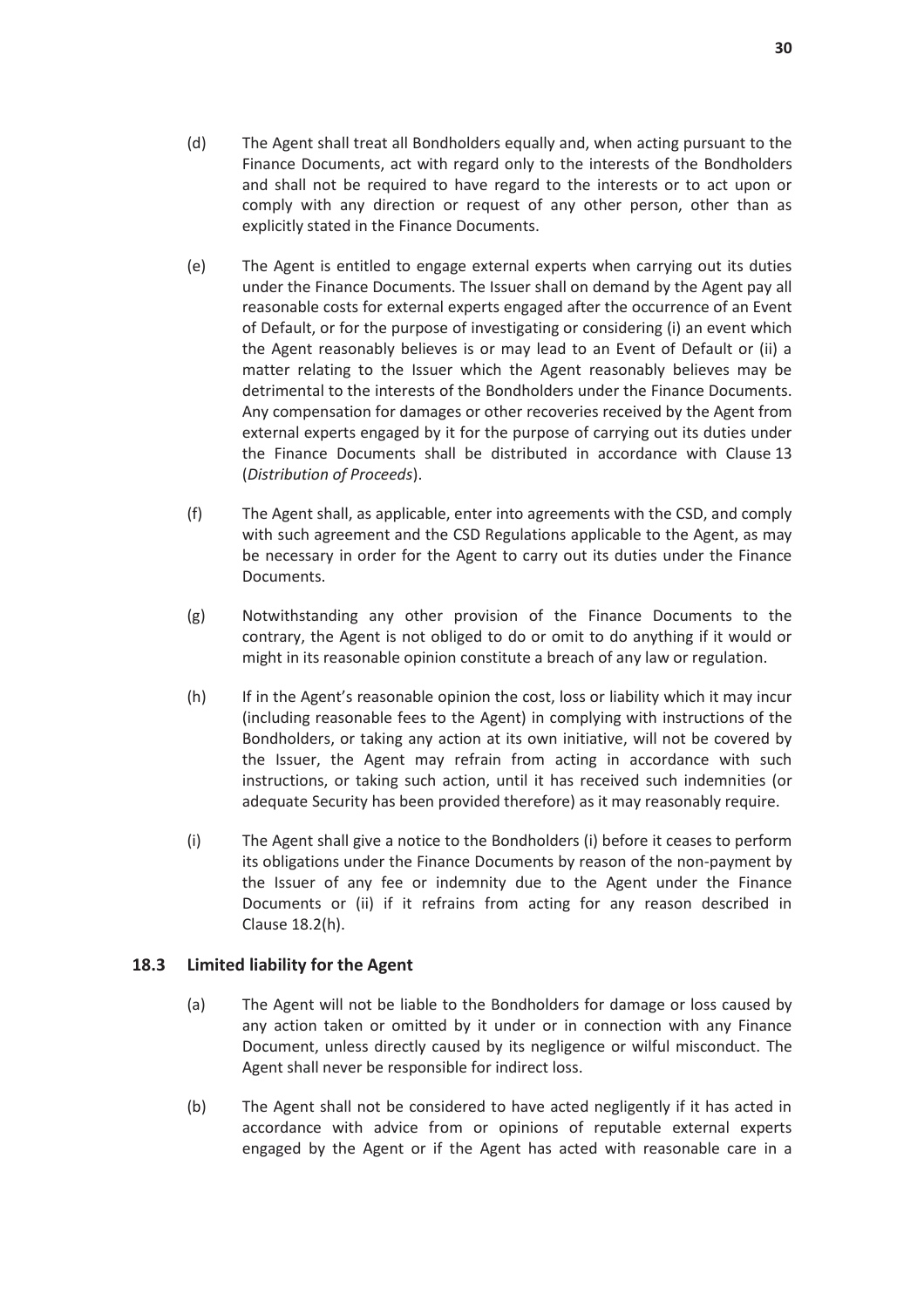situation when the Agent considers that it is detrimental to the interests of the Bondholders to delay the action in order to first obtain instructions from the Bondholders.

- (c) The Agent shall not be liable for any delay (or any related consequences) in crediting an account with an amount required pursuant to the Finance Documents to be paid by the Agent to the Bondholders, provided that the Agent has taken all necessary steps as soon as reasonably practicable to comply with the regulations or operating procedures of any recognised clearing or settlement system used by the Agent for that purpose.
- (d) The Agent shall have no liability to the Bondholders for damage caused by the Agent acting in accordance with instructions of the Bondholders given in accordance with Clause 14 (*Decisions by Bondholders*) or a demand by Bondholders given pursuant to Clause 12.9 (*Acceleration of the Bonds*).
- (e) Any liability towards the Issuer which is incurred by the Agent in acting under, or in relation to, the Finance Documents shall not be subject to set-off against the obligations of the Issuer to the Bondholders under the Finance Documents.

## **18.4 Replacement of the Agent**

- (a) Subject to Clause 18.4(f), the Agent may resign by giving notice to the Issuer and the Bondholders, in which case the Bondholders shall appoint a successor Agent at a Bondholders' Meeting convened by the retiring Agent or by way of Written Procedure initiated by the retiring Agent.
- (b) Subject to Clause 18.4(f), if the Agent is Insolvent, the Agent shall be deemed to resign as Agent with immediate effect and the Issuer shall within ten (10) Business Days appoint a successor Agent which shall be an independent financial institution or other reputable company which regularly acts as agent under debt issuances.
- (c) A Bondholder (or Bondholders) representing at least ten (10) per cent. of the Adjusted Nominal Amount may, by notice to the Issuer (such notice may only be validly given by a person who is a Bondholder on the Business Day immediately following the day on which the notice is received by the Issuer and shall, if given by several Bondholders, be given by them jointly), require that a Bondholders' Meeting is held for the purpose of dismissing the Agent and appointing a new Agent. The Issuer may, at a Bondholders' Meeting convened by it or by way of Written Procedure initiated by it, propose to the Bondholders that the Agent be dismissed and a new Agent appointed.
- (d) If the Bondholders have not appointed a successor Agent within ninety (90) days after (i) the earlier of the notice of resignation was given or the resignation otherwise took place or (ii) the Agent was dismissed through a decision by the Bondholders, the Issuer shall appoint a successor Agent which shall be an independent financial institution or other reputable company which regularly acts as agent under debt issuances.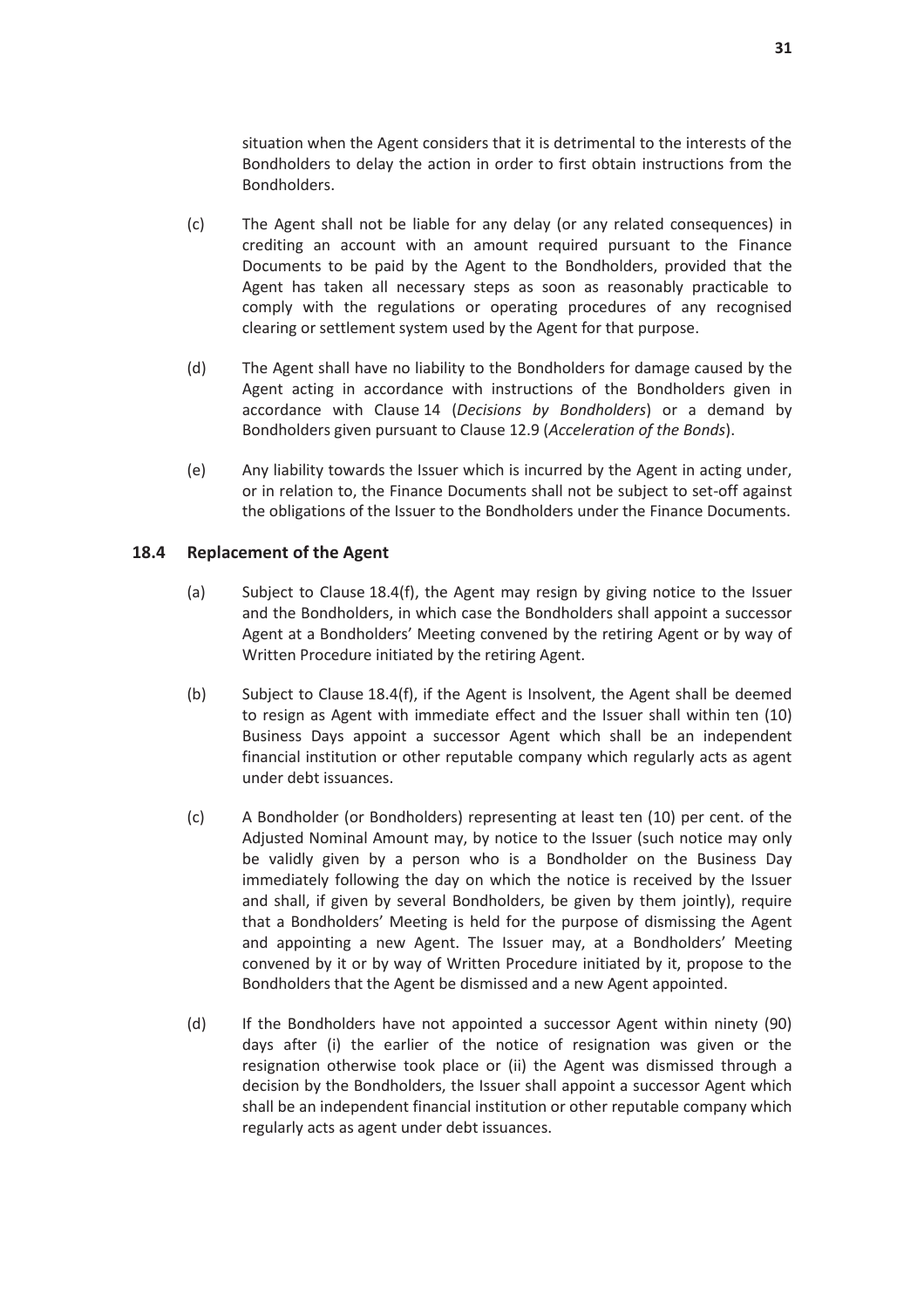- (e) The retiring Agent shall, at its own cost, make available to the successor Agent such documents and records and provide such assistance as the successor Agent may reasonably request for the purposes of performing its functions as Agent under the Finance Documents.
- (f) The Agent's resignation or dismissal shall only take effect upon the appointment of a successor Agent and acceptance by such successor Agent of such appointment and the execution of all necessary documentation to effectively substitute the retiring Agent.
- (g) Upon the appointment of a successor, the retiring Agent shall be discharged from any further obligation in respect of the Finance Documents but shall remain entitled to the benefit of the Finance Documents and remain liable under the Finance Documents in respect of any action which it took or failed to take whilst acting as Agent. Its successor, the Issuer and each of the Bondholders shall have the same rights and obligations amongst themselves under the Finance Documents as they would have had if such successor had been the original Agent.
- (h) In the event that there is a change of the Agent in accordance with this Clause 18.4, the Issuer shall execute such documents and take such actions as the new Agent may reasonably require for the purpose of vesting in such new Agent the rights, powers and obligation of the Agent and releasing the retiring Agent from its further obligations under the Finance Documents. Unless the Issuer and the new Agent agrees otherwise, the new Agent shall be entitled to the same fees and the same indemnities as the retiring Agent.

# **19. Appointment and Replacement of the Issuing Agent**

- (a) The Issuer appoints the Issuing Agent to manage certain specified tasks under these Terms and Conditions and in accordance with the legislation, rules and regulations applicable to and/or issued by the CSD and relating to the Bonds.
- (b) The Issuing Agent may retire from its assignment or be dismissed by the Issuer, provided that the Issuer has approved that a commercial bank or securities institution approved by the CSD accedes as new Issuing Agent at the same time as the old Issuing Agent retires or is dismissed. If the Issuing Agent is Insolvent, the Issuer shall immediately appoint a new Issuing Agent, which shall replace the old Issuing Agent as issuing agent in accordance with these Terms and Conditions.
- (c) The Issuing Agent shall enter into agreements with the CSD, and comply with such agreement and the CSD Regulations applicable to the Issuing Agent, as may be necessary in order for the Issuing Agent to carry out its duties under the Terms and Conditions.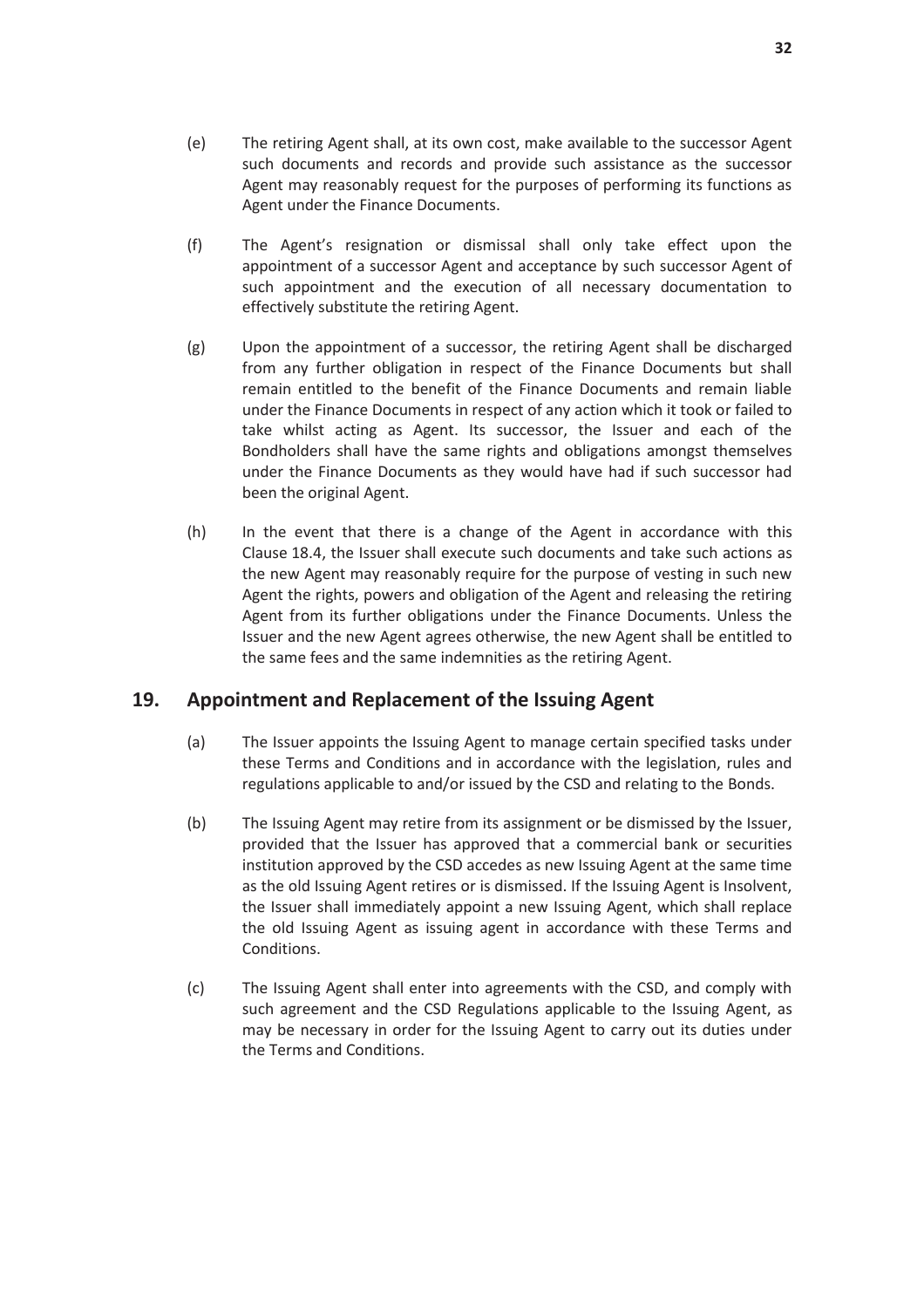# **20. Appointment and Replacement of the CSD**

- (a) The Issuer has appointed the CSD to manage certain tasks under these Terms and Conditions and in accordance with the CSD Regulations and the other regulations applicable to the Bonds.
- (b) The CSD may retire from its assignment or be dismissed by the Issuer, provided that the Issuer has effectively appointed a replacement CSD that accedes as CSD at the same time as the old CSD retires or is dismissed and provided also that the replacement does not have a negative effect on any Bondholder or the listing of the Bonds. The replacing CSD must be authorised to professionally conduct clearing operations pursuant to the Securities Markets Act (Sw. *lag (2007:528) om värdepappersmarknaden*) and be authorised as a central securities depository in accordance with the Financial Instruments Account Act (Sw. *lag (1998:1479) om kontoföring av finansiella instrument*).

# **21. No Direct Actions by Bondholders**

- (a) A Bondholder may not take any steps whatsoever against the Issuer to enforce or recover any amount due or owing to it pursuant to the Finance Documents, or to initiate, support or procure the winding-up, dissolution, liquidation, company reorganisation (Sw. *företagsrekonstruktion*) or bankruptcy (Sw. *konkurs*) (or its equivalent in any other jurisdiction) of the Issuer in relation to any of the obligations and liabilities of the Issuer under the Finance Documents. Such steps may only be taken by the Agent.
- (b) Clause 21(a) shall not apply if the Agent has been instructed by the Bondholders in accordance with the Finance Documents to take certain actions but fails for any reason to take, or is unable to take (for any reason other than a failure by a Bondholder to provide documents in accordance with Clause 18.1(c)), such actions within a reasonable period of time and such failure or inability is continuing. However, if the failure to take certain actions is caused by the non-payment by the Issuer of any fee or indemnity due to the Agent under the Finance Documents or by any reason described in Clause 18.2(h), such failure must continue for at least forty (40) Business Days after notice pursuant to Clause 18.2(i) before a Bondholder may take any action referred to in Clause 21(a).
- (c) The provisions of Clause 21(a) shall not in any way limit an individual Bondholder's right to claim and enforce payments which are due to it under Clause 8.4 (*Mandatory repurchase due to a Change of Control Event or Listing Failure Event (put option*)) or other payments which are due by the Issuer to some but not all Bondholders.

# **22. Prescription**

(a) The right to receive repayment of the principal of the Bonds shall be prescribed and become void ten (10) years from the Redemption Date. The right to receive payment of interest (excluding any capitalised interest) shall be prescribed and become void three (3) years from the relevant due date for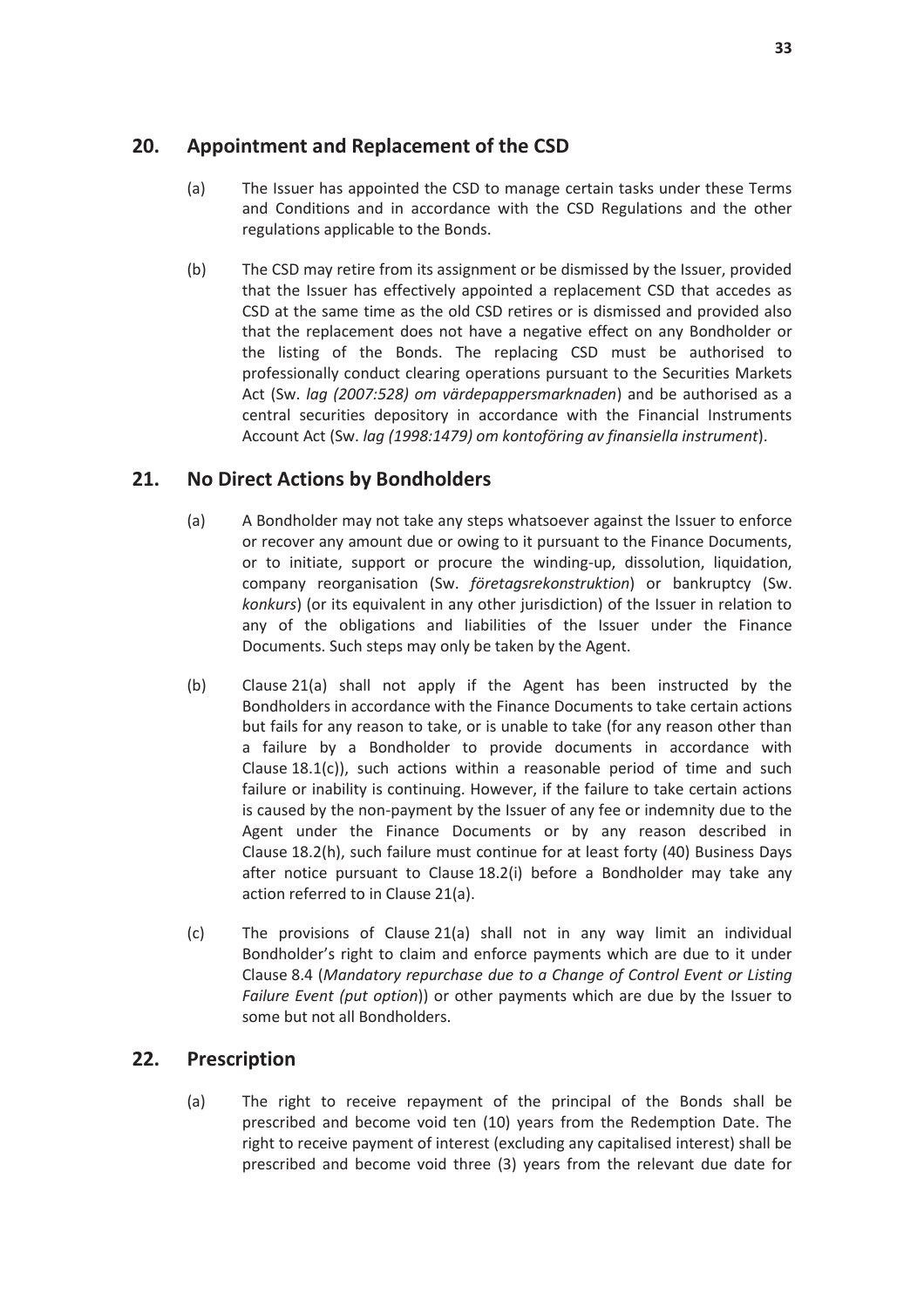payment. The Issuer is entitled to any funds set aside for payments in respect of which the Bondholders' right to receive payment has been prescribed and has become void.

(b) If a limitation period is duly interrupted in accordance with the Swedish Act on Limitations (Sw. *preskriptionslag (1981:130)*), a new limitation period of ten (10) years with respect to the right to receive repayment of the principal of the Bonds, and of three (3) years with respect to receive payment of interest (excluding capitalised interest) will commence, in both cases calculated from the date of interruption of the limitation period, as such date is determined pursuant to the provisions of the Swedish Act on Limitations.

# **23. Notices and Press Releases**

# **23.1 Notices**

- (a) Any notice or other communication to be made under or in connection with the Finance Documents:
	- (i) if to the Agent, shall be given at the address registered with the Swedish Companies Registration Office (Sw. *Bolagsverket*) on the Business Day prior to dispatch or, if sent by email by the Issuer, to the email address notified by the Agent to the Issuer from time to time;
	- (ii) if to the Issuer, shall be given at the address registered with the Swedish Companies Registration Office (Sw. *Bolagsverket*) on the Business Day prior to dispatch or, if sent by email by the Agent, to the email address notified by the Issuer to the Agent from time to time; and
	- (iii) if to the Bondholders, shall be given at their addresses as registered with the CSD, on the date such person shall be a Bondholder in order to receive the communication, and by either courier delivery or letter for all Bondholders. A notice to the Bondholders shall also be published on the websites of the Issuer and the Agent.
- (b) Subject to Clause 23.1(e) below, any notice or other communication made by one person to another under or in connection with the Finance Documents shall be sent by way of courier, personal delivery or letter and will only be effective, in case of courier or personal delivery, when it has been left at the address specified in Clause 23.1(a) or, in case of letter, three (3) Business Days after being deposited postage prepaid in an envelope addressed to the address specified in Clause 23.1(a).
- (c) Any notice pursuant to the Finance Documents shall be in English.
- (d) Failure to send a notice or other communication to a Bondholder or any defect in it shall not affect its sufficiency with respect to other Bondholders.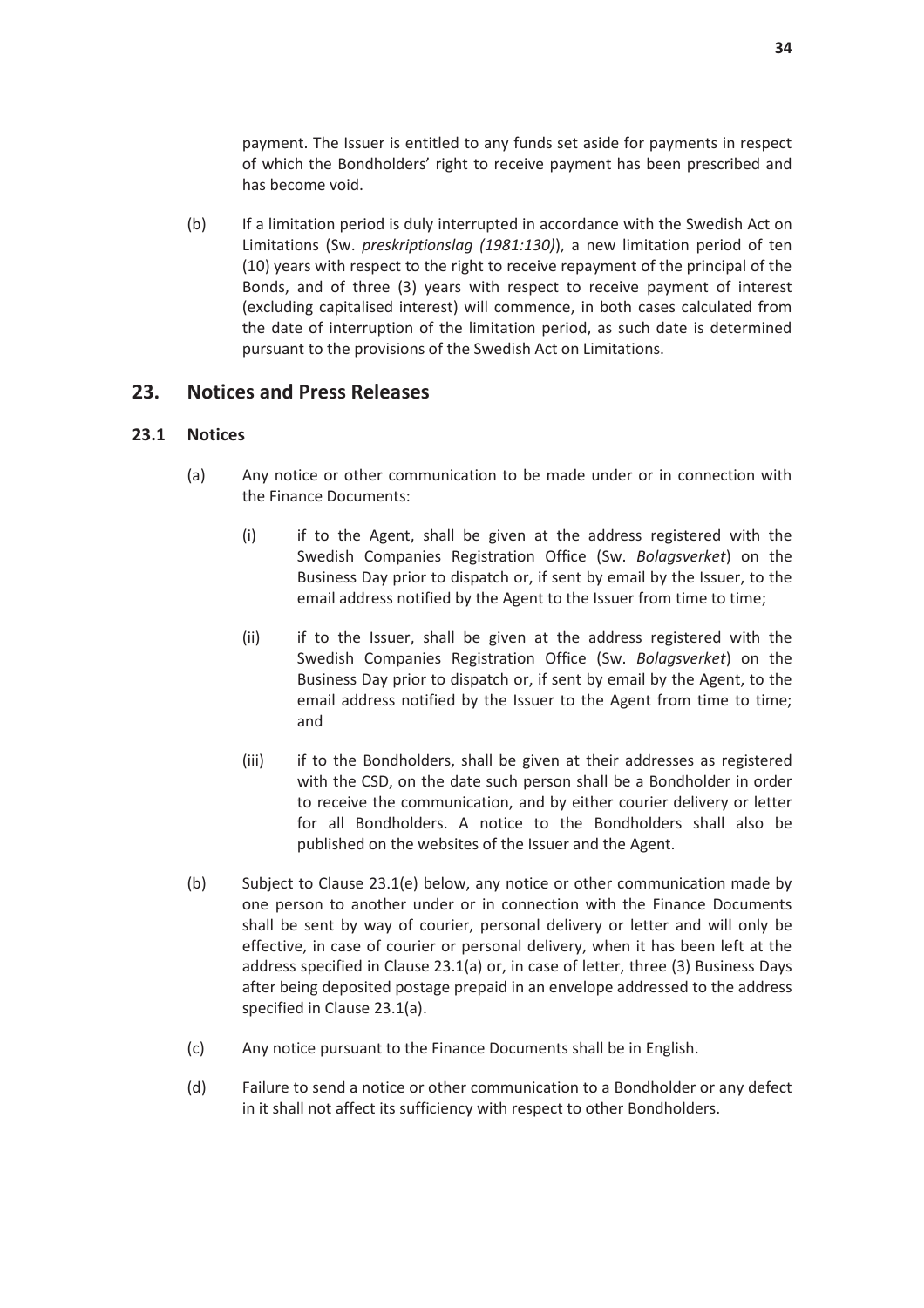**35** 

(e) If any notice or other communication made by the Agent to the Issuer or the Issuer to the Agent under or in connection with the Finance Documents is sent by email, it will be effective on the day of dispatch (unless a delivery failure message was received by the Agent or the Issuer), save that any notice or other communication sent by email that is sent after 5.00 pm in the place of receipt shall be deemed only to become effective on the following day.

# **23.2 Press releases**

- (a) Any notice that the Issuer or the Agent shall send to the Bondholders pursuant to Clauses 8.4 (*Mandatory repurchase due to a Change of Control Event or Listing Failure Event (put option)*), 9.1(b), 9.1(e), 12.10(c), 14(q), 15(a), 16(a) and 17(b) shall also be published by way of press release by the Issuer or the Agent, as applicable.
- (b) In addition to Clause 23.2(a), if any information relating to the Bonds or the Group contained in a notice the Agent may send to the Bondholders under these Terms and Conditions has not already been made public by way of a press release, the Agent shall before it sends such information to the Bondholders give the Issuer the opportunity to issue a press release containing such information. If the Issuer does not promptly issue a press release and the Agent considers it necessary to issue a press release containing such information before it can lawfully send a notice containing such information to the Bondholders, the Agent shall be entitled to issue such press release.

# **24. Force Majeure and Limitation of Liability**

- (a) Neither the Agent nor the Issuing Agent shall be held responsible for any damage arising out of any legal enactment, or any measure taken by a public authority, or war, strike, lockout, boycott, blockade, natural disaster, insurrection, civil commotion, terrorism or any other similar circumstance (a "**Force Majeure Event**"). The reservation in respect of strikes, lockouts, boycotts and blockades applies even if the Agent or the Issuing Agent itself takes such measures, or is subject to such measures.
- (b) The Issuing Agent shall have no liability to the Bondholders if it has observed reasonable care. The Issuing Agent shall never be responsible for indirect damage with exception of gross negligence and wilful misconduct.
- (c) Should a Force Majeure Event arise which prevents the Agent or the Issuing Agent from taking any action required to comply with these Terms and Conditions, such action may be postponed until the obstacle has been removed.
- (d) The provisions in this Clause 24 apply unless they are inconsistent with the provisions of the Financial Instruments Accounts Act which provisions shall take precedence.